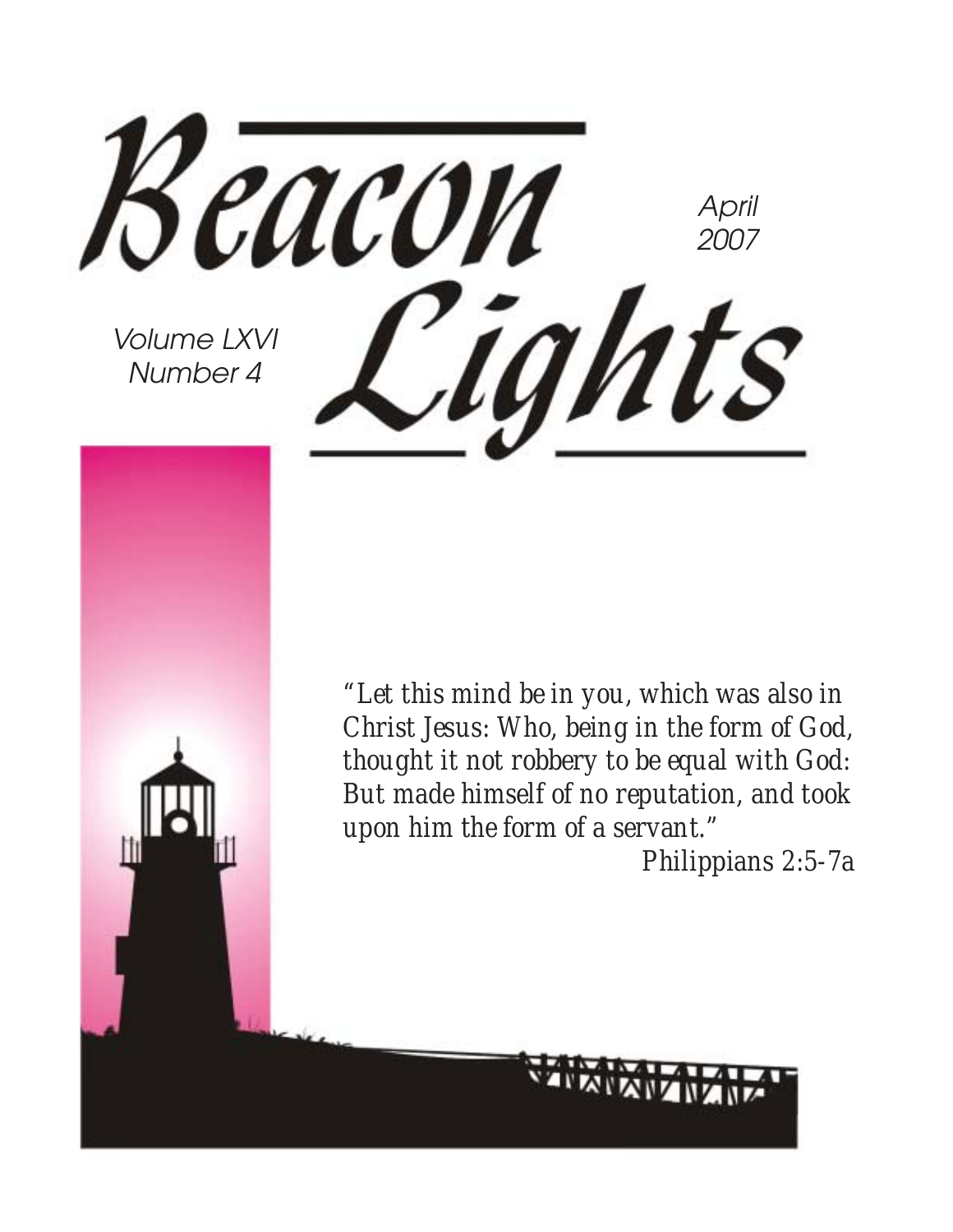| <b>Table of Contents</b>                                                                       |
|------------------------------------------------------------------------------------------------|
|                                                                                                |
| <b>EDITORIAL</b><br><b>Our Covenant Triune God</b>                                             |
| <b>STORY TIME</b><br>The Gift (5)                                                              |
| <b>CONSIDER THE CREATION</b><br><b>Death</b>                                                   |
| <b>FROM THE PASTOR'S STUDY</b><br>The Calling of a Young Wife (3)                              |
| <b>GEM OF THE MONTH</b><br>Isaiah 53                                                           |
| <b>BOOK REVIEW</b><br><b>Leaving Father and Mother-Biblical Courtship</b><br>and Marriage      |
| CHURCH HISTORY<br>The Reformed Church of Lollum<br>In Twijzelerheide                           |
| DEVOTIONAL<br><b>Watching Daily At My Gates-April</b><br><b>Watching Daily At My Gates-May</b> |
| <b>OUR YOUNG PEOPLE'S FEDERATION</b><br><b>Greetings from the Fed Board</b>                    |
| <b>CHURCH FAMILY</b><br>My Friends: A Reminder Past Due                                        |
| MEMOIR OF REV. C. HANKO<br><b>Chapter 22: Prof. Schilder Comes to America</b>                  |
| CHURCH NEWS<br><b>Church News</b>                                                              |
| LITTI F LIGHTS<br>Martin Luther (7): Tetzel and His Sales                                      |
|                                                                                                |
|                                                                                                |

*Beacon Lights* is published monthly by the Federation of Protestant Reformed Young People's Societies. Subscription price is \$10.00. Please send all correspondence, address changes, subscriptions, and article submissions to the business office.

#### EDITORIAL POLICY

The articles of *Beacon Lights* do not necessarily indicate the viewpoint of the Editorial Staff. Every author is solely responsible for the contents of his own article.

The *Beacon Lights* encourages its readers to contact the business office with any questions or comments. Letters may be edited for printing. We will not publish anonymous letters, but will withhold names upon request.

If any material of *Beacon Lights* is reprinted by another periodical, we will appreciate your giving the source and forwarding the printed periodical to the business office.

#### **BEACON LIGHTS**

EDITOR John Huizenga Email: editor@beaconlights.org

CONTENTS COMMITTEE John Huizenga Tom Cammenga Christiana DeJong Trisha Haak Kris Moelker

EXECUTIVE FEDERATION BOARD Kyle Thompson (President) Karl Dykstra (Vice-President) Emily Hoekstra (Secretary) Eric Pols (Treasurer) Denise Kooienga (Librarian) Leah Koole (Vice-Secretary) Eric Pastoor (Vice-Treasurer) Justin Koole (Youth Coordinator) Rev. Garry Eriks (Spiritual Advisor) Prof. David Engelsma (Spiritual Advisor)

BUSINESS OFFICE Beacon Lights 621 Williams Street Randolph, WI 53956 Phone: (920) 326-6186 Email: subscriptions@beaconlights.org

BEACON LIGHTS ON THE INTERNET www.beaconlights.org

BEACON LIGHTS ON TAPE A free service to the legally blind. Contact Sam Copple 659 Lincoln Avenue, NW Grand Rapids, MI 49504 Phone: (616) 774-4132 Email: SamCopple@email.msn.com

CHURCH NEWS ANNOUNCEMENTS Melinda Bleyenberg Email: darylmel@altelco.net.

BOOK SALES Becky Kalsbeek

TYPESETTER Robert Vermeer

PRINTER James Huizinga

MAILERS Bill & Fran Leep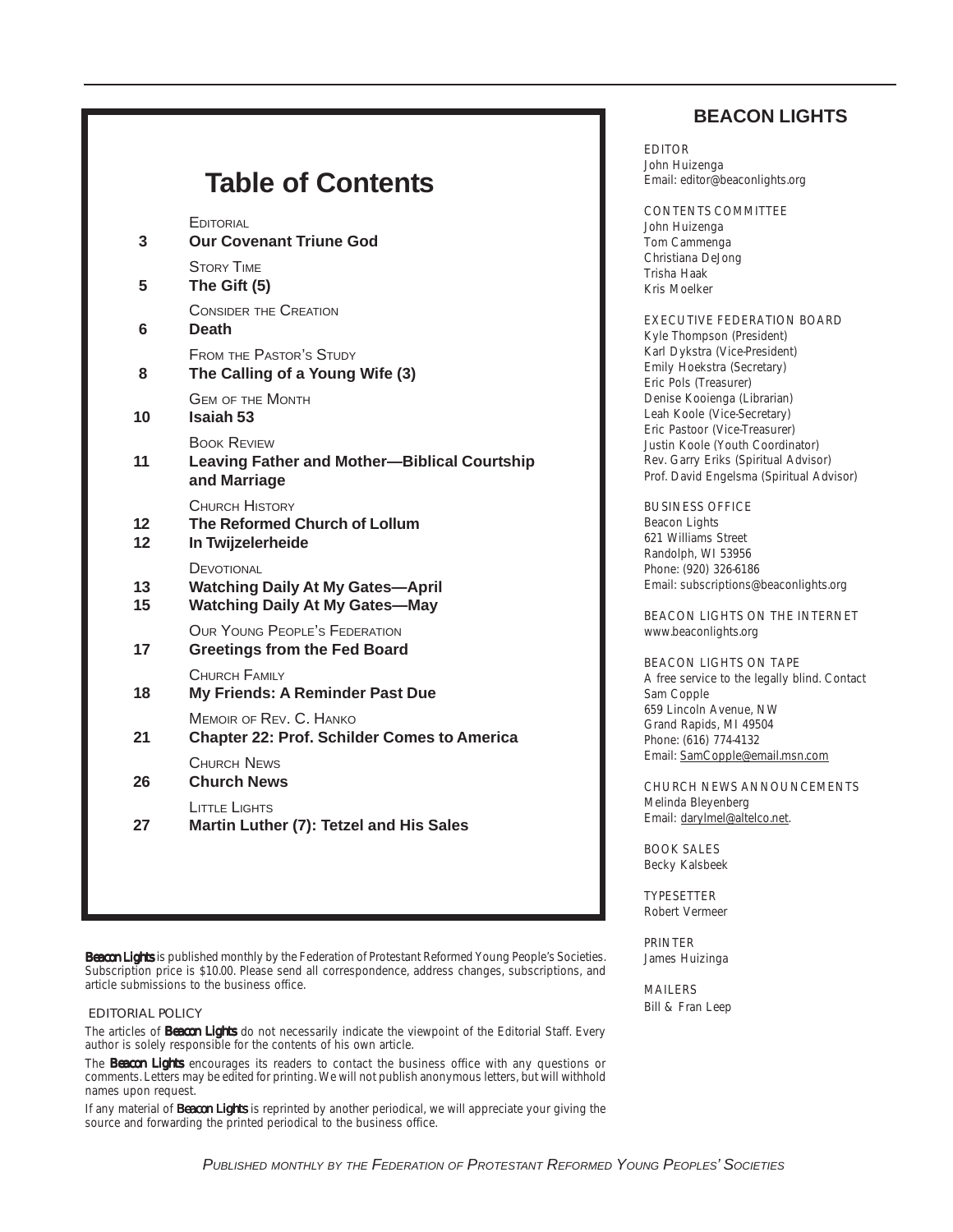## Our Covenant Triune God

by Rev. G. Vanden Berg Reprinted from October, 1957

#### **GOD IS GOD!**

To say less than this is to deny the simple but comprehensive revelation of this otherwise inexpressible truth. To say more than this is to philosophically impose our own foolish limitations upon the Infinite One and thereby destroy the truth. Let us, therefore, leave our confession in this simple form, the very utterance of which must needs impress us with the truth that our finite minds are incapable of comprehending and our sinful lips unable to express the incomparable greatness and absolute sovereignty of Him Who is alone GOD!

#### **HE IS GOD!**

This we believe with all our heart. Within us is the irrepressible desire of faith to say more about Him. Conscious of our own inability to do so, we turn in humble reverence to His own Word in order that we may repeat after Him what He first reveals as the truth concerning Himself. In the light of His Word we boldly confess, *"Our God is Triune."*

This, we saw in the preceding issue, means that there are three distinct persons *in* the one Divine Essence; the Father, the Son and the Holy Spirit. Proof of this may he found in the Holy Scripture in both the Old and New Testaments. Rather than elaborating upon this now, we refer you to the 9th Article of our Confession which supplies this proof. At present we are interested in seeing that this truth, so clearly revealed in the Word, is also reflected in the works of the Triune One.

Our eyes look upward to behold the heavens which He hath made and, lo, we see the sun, the moon and the stars, hundreds and thousands of them. These three are the bearers of light that remind us of the truth that, *"God is light and in Him there is no darkness at all"* (I John 1:5). In Him is all light and apart from him is darkness and desolation.

Again our eyes turn downward to look upon the world of vegetation with its threefold classification of *"grass, the herb yielding seed, and the fruit tree"* (Gen. 1:11) and in each of these we discern a threeparted creature with roots, plant and fruit. In its threeness lies its completeness and if any third is taken away, the creature is essentially destroyed.

Thus we are carried further to consider man, God's covenant creature whom He made in His own image and likeness to manifest His praise in all the earth. Concerning man, God said, *"It is not good that man should he alone; I will make him an help meet for him"* (Gen. 2:18). In the creation of this help meet for man, God created potentially the family and instituted the home wherein the beauty of His triuneness is reflected in the highest sense. The family is one but in that oneness there is also a threeness consisting of father, mother and children. In the home God is revealed as the Covenant God Who establishes and maintains His covenant in the generations of His people. In the Christian home, therefore, the covenant life of God comes to manifestation in the relationships of parents and children and the more we live in the home from the consciousness of that covenant life, the more we will realize the significance of the truth of the Trinity.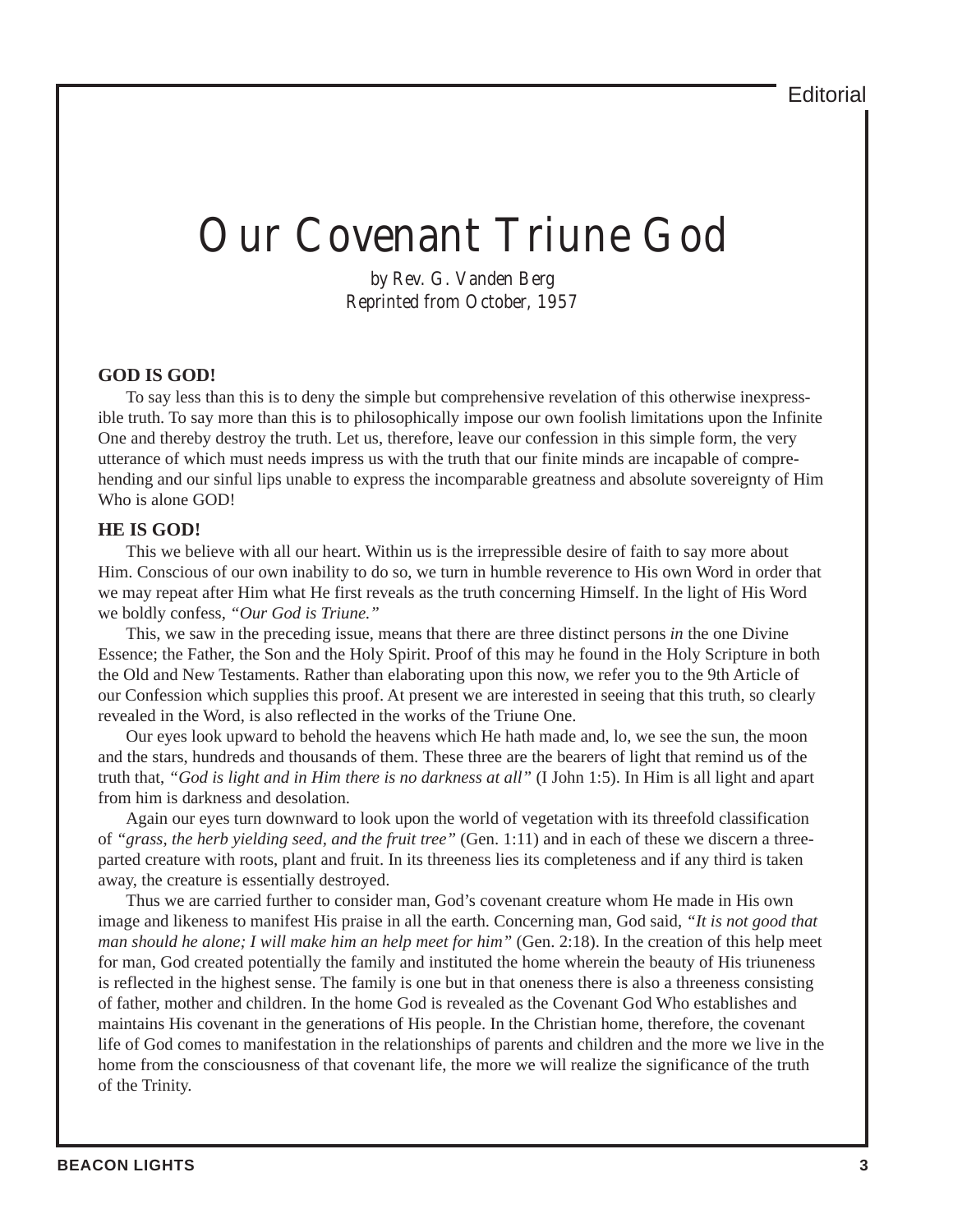The reason for this lies in the fact that the doctrine of the Trinity and that of the Covenant are inseparably connected. Were it true, as Unitarians claim, that God is One in Person and Essence, or, as Polytheists aver, that there are many gods, there could never be a revelation of the covenant. The covenant is essentially the relationship of friendship and fellowship between two or more persons that is based on personal likeness. Now if God is one in Person, He can have no fellowship. He can exercise no more friendship than a Robinson Crusoe on a desolate island. On the other hand, if He is many gods, the basis of covenant fellowship is lost in that there is no personal likeness and, consequently, there may be friction among the gods resulting in the very opposite of covenant friendship. But the truth is that the covenant has its highest and perfect realization within God in Whom the three Persons think, speak and act in one essence in eternal unity and live together the perfect Divine life in infinite glory. That covenant life God reflects in Jesus Christ, His Son, and through His people whom He calls unto Himself and separates them from the fellowship of the world, delivering them from the power and dominion of sin and fills them with His own life, the life of holy consecration and devotion.

Sin has corrupted the home of man. No longer does it reflect the blessings of covenant life. The contrary is true and the modern home of our day attests unmistakably to this fact. There is no unity but divorce. Friendship is supplanted by rebellion, usurpation of authority and the broken home. The home that is built on the foundation of man's self-interests is destined to destruction and even in the process of its erection can only emit misery to all that are a part of it and to many others who are affected by it.

Covenant young people, you are called of God to manifest the beauties of His holy covenant. This is especially important to remember when you set forth to establish your own home, to marry, to bear children, etc. Father, mother and children form an earthly tri-unity, called into being to reflect in all their living together the glories of the heavenly Trinity. How is it then possible when there is from the very beginning disunity between father and mother and especially if this disunity is of a spiritual nature, a disunity of faith? Before the children are brought into the picture the covenant relation is marred and broken. It may not be so. The Triune God commands it otherwise and you do well to wisely heed that Word in your courtship plans and marriage contemplations.

> The Triune God commands it otherwise and you do well to wisely heed that Word in your courtship plans and marriage contemplations.

Remember that the success in building a home is not measured by God by ascertaining the amount of material resources to be found in the mortgage free house in which you live. Life doesn't consist in the abundance of things one possesses. Neither is success to be gauged by the fact that in the eyes of men you have obtained a really *good looking* spouse or that outwardly at least the relations in your home are judged by others ( who really do not know ) to be peaceful.

Rather, establishing a home involves spiritual values and these are basic because the chief requisite of a true home is that it reflects the covenant life of the Triune God. It demands of husband and wife that they walk with the children God gives them in the way of the truth in humble submission to His will revealed in *His* Word. It requires diligent effort and, from the viewpoint of the flesh, much sacrifice to instruct and bring up the children in the fear of the Lord. Marriage and the institution of the home are not existent for the pleasure and convenience of man but must be subservient to the service of the living, covenant, triune God Who, in His Word, instructs us in this incontrovertible truth:

*"The curse of the Lord is* in *the house of the wicked…but He blesseth the habitation of the just"* (Proverbs 3:33). ❖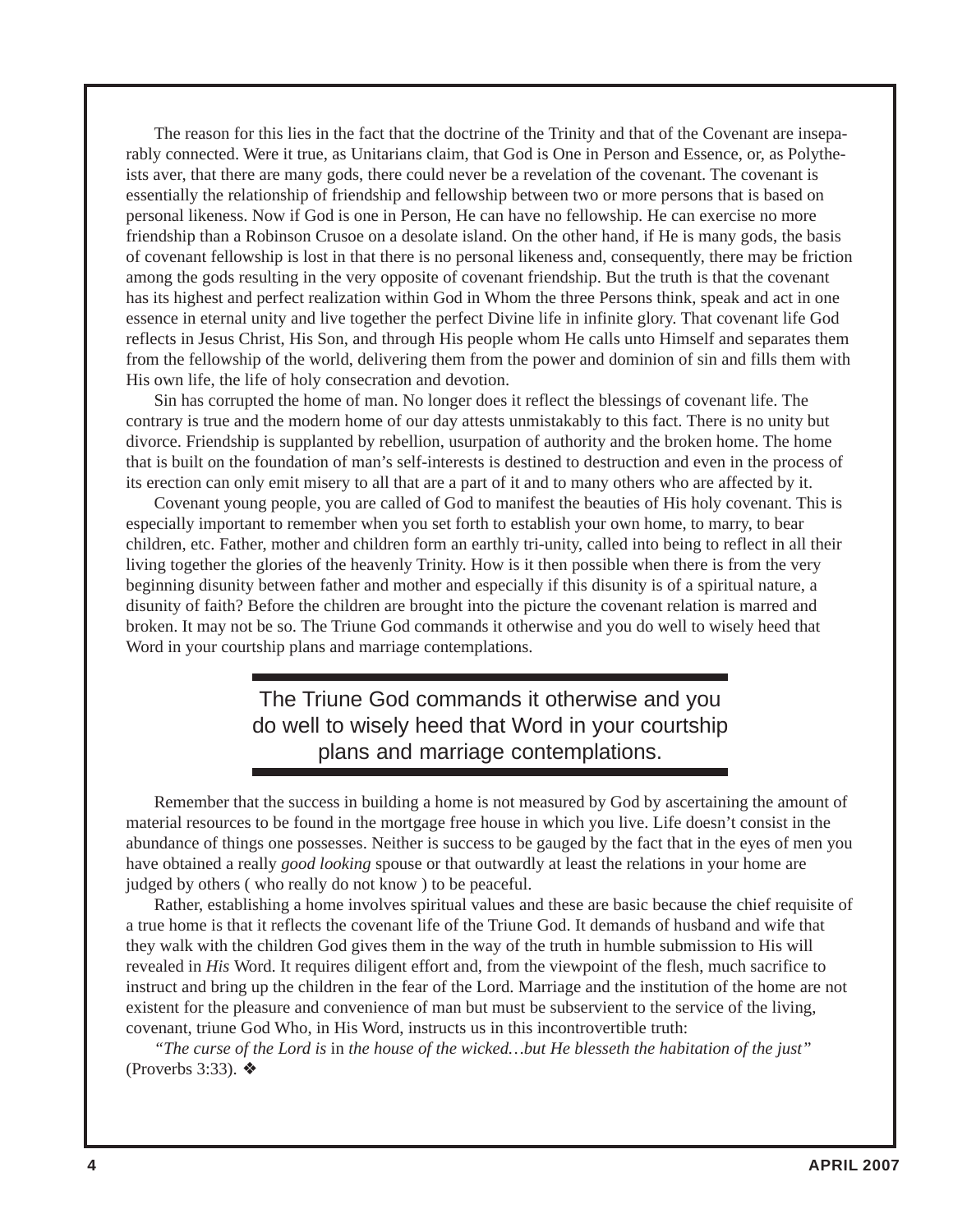# The Gift (5)

by Tom Cammenga

T<br>
ater that evening he remembered with a start as<br>
that he looked at the pile of bills on the kitchen counter<br>
that he had not gotten the mail for at least a couple<br>
of days With all that had been hannening he had simply he looked at the pile of bills on the kitchen counter that he had not gotten the mail for at least a couple of days. With all that had been happening he had simply forgotten all about it. This had also been one of the many things his wife had always done and so it was difficult for him to remember.

Almost every day, rain or shine she would go out to the mailbox when she saw the mailman coming up the street and personally take the mail from him. He was a middle-aged fellow who had lost his wife many years ago and they would often take a few minutes and talk, sharing stories or simply saying hello. The old man smiled slightly as he remembered the many times she would take the mail from him only if he would accept a cup of hot chocolate or some cookies that she had taken along with her. That was just her way; always reaching out, always ready to talk, always willing to help in any way.

Returning from the mailbox he set the bundle of mail on the counter in order to take off his coat. He couldn't believe how much there was. Scattered here and there throughout was junk mail or a few bills but most of the envelopes in the stack, which measured about four inches high, were sympathy cards sent by friends and people from the church where his wife had been a member.

His first impulse had been to throw them in the trash container under the sink without even looking at them. The last thing he wanted was to be reminded of the hurt he felt. He didn't want to think about how much he missed his dear wife. No amount of cards or sympathy would bring her back.

Holding the bundle of cards in his hand however he couldn't help but think how disappointed his wife would have been in him if she had known that he had not even opened the cards that had been sent. His conscience finally won out and so he settled into his chair with the glass of juice he always had before bed and began to open and read each one, intending to look at only a few before retiring for the night.

As readers went he was somewhat slow, had always been slow in fact, and so an hour later, past his usual bed time, he laid the last card down on the table next to the chair. He took his glasses off and slowly rubbed his weary eyes. Looking at the clock on the other side of the room as he put his glasses back on he was surprised to see how much time had gone by.

What a woman his wife had been, he thought. He had always known it himself but for some reason it astounded him that so many others, most of whom he had never met, knew it too. She had certainly touched many lives as was testified to in the stack of cards next to him.

Slowly then he moved about the house performing his nightly routine of making sure the doors were locked and the lights turned off. Though he had slept well the night before the happenings of the last weeks still wore on him and the fatigue he felt in his mind and in his body seemed almost overwhelming.

That night however sleep eluded him. He chased it through dark tunnels and hospital hallways, across a sunlit cemetery and around the bed in which his wife slept. And it was so windy. No matter where he went there was that cold wind that blew, seeping through all barriers and chilling him to the bone. A man that he did not know came to the bedside of his beloved wife and laughed. He didn't know him nor did he understand why but the man simply stood there with leaves swirling around him in the wind and laughed.

With a start he woke up, freezing cold and yet sweating so much that the bed itself was damp. Slowly realization came over him and with some difficulty he sat up on the edge of the bed.

He had seen her. Though he knew it had been a dream it seemed so real. She had been sleeping but had looked so healthy and vibrant. There had been color in her cheeks and a glow about her that had been absent those last weeks. Unconsciously he reached over with his right hand to where she had slept by his side for so many years but felt nothing there except the cold bed and the blankets that covered it.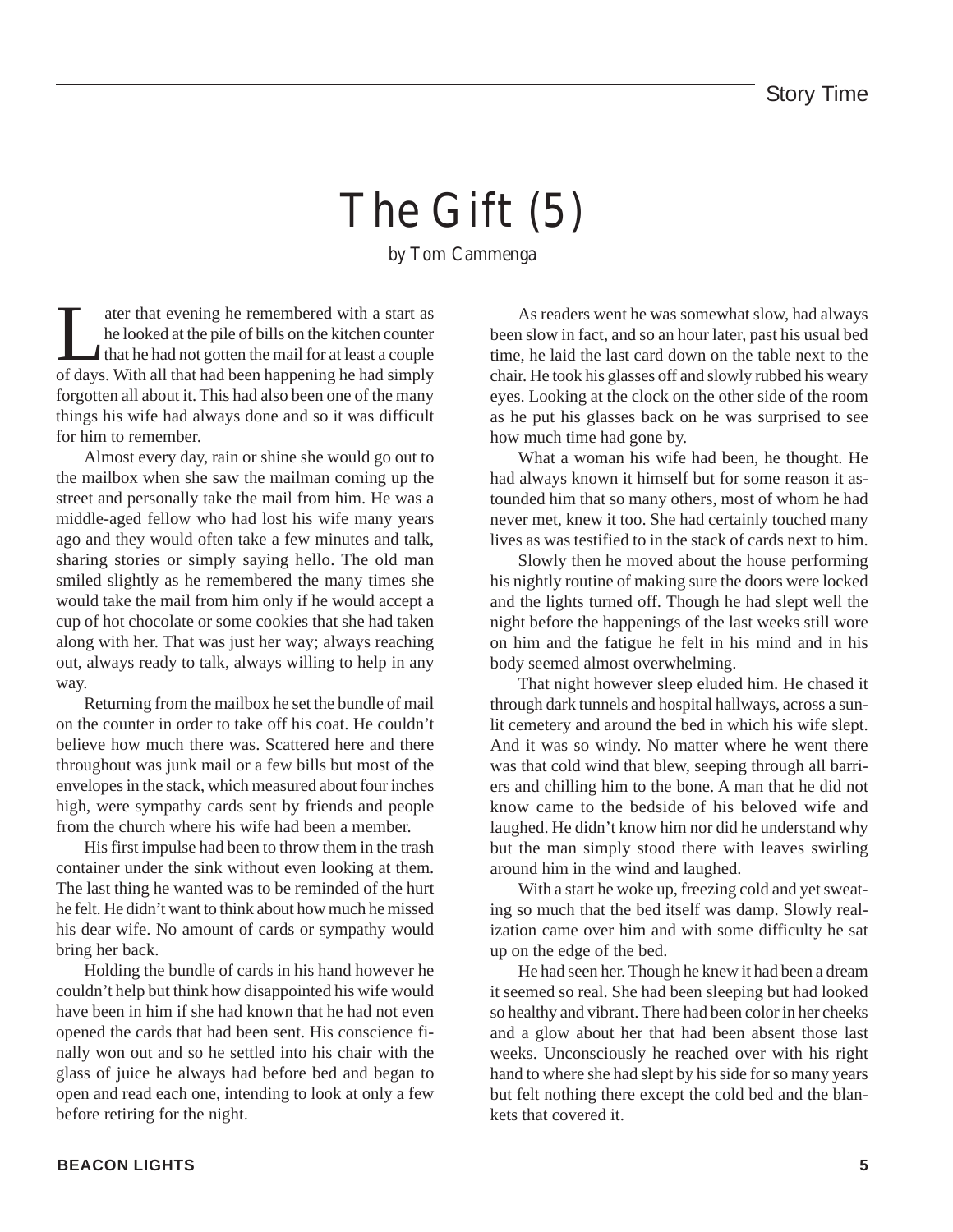Gradually he drew his hand back and began to weep. At first the tears ran down his cheeks slowly and then as grief overtook him they flowed freely and his body rocked with wave after wave of sorrow. There, in the dark of his bedroom with a faint glow from the streetlight sneaking through the blinds and falling across him, he experienced the very depths of the valley of the shadow of death. With no others to comfort or console him he seemed to plummet deeper and deeper until he could fall no farther.

Never before had he ever felt so alone and lonely. There was an emptiness in his soul that seemed larger and deeper than anything could be. Hopeless. That is how he felt. There simply could be no hope. All the future he could see was dark and grim and filled with loneliness and sorrow. How in the world would he ever go on alone?

Again he thought back to the prayer that the young man had offered on his behalf that day in the cemetery. Especially he remembered the part where the young man asked God to fill the empty spot in his life and to give his soul peace. Peace. Oh, he thought, if only he could feel peace in his heart and soul.

With those thoughts lingering in the periphery of his consciousness he lay down again and was finally overtaken by the sleep he so desperately needed. As the long and dark hours of the night gave way to dawn he lay completely motionless and slept. Although he didn't realize it at the time, that sleep was an answer to the request he had made. Though it was not a well thought out prayer or offered on bended knee, it was the simple and yet profound pleading of a child. A child of the Father.

The Lord had brought him in those hours into the depths of despair and the man would never be the same again. Those hours, and really, those moments had been determined by God as the particular time that this man's cold heart would begin to be turned toward his Father. All of the events in his life up to this point the Lord had used to prepare him for this amazing moment. How fitting it was then that the man lay sleeping. Fitting because it was nothing he had done nor was it even his conscious desire, at least at this point, to turn towards God. The Holy Spirit had worked in his heart and though he would not realize it for some time, he was and always had been a Christian. Chosen by God since before the foundations of the world and saved by the precious blood of Jesus Christ, his savior. It would be a long time though before he could make that confession with his heart and mouth. In fact from a human perspective it could be said that this would happen only in the nick of time and yet in God's time it was exactly as it was determined to be. ❖

*\_\_\_\_\_\_\_\_\_\_\_\_\_\_\_\_\_\_\_\_\_\_\_\_\_\_\_\_\_\_\_\_\_\_\_\_\_\_\_\_\_\_\_\_\_\_\_\_\_ Tom is a member of First Protestant Reformed Church in Zeeland, Michigan.*

### Consider the Creation

### When I In Awesome Wonder… Michigan's Golden Coast Death

by Deanne Wassink

The voul ever counted the number of dead ani-<br>mals you see along the side of the road? The<br>numbers are astounding. Especially along the<br>lake shore where there is a concentration of wildlife bemals you see along the side of the road? The numbers are astounding. Especially along the lake shore where there is a concentration of wildlife because of conservation and feeding the numbers are even greater. The closer I work with my fellow creatures the

more sensitive I am becoming to the suffering and death that pervade the natural world. I think we naturally avoid dwelling on this subject because it is depressing. Nevertheless, we should take time to consider it. God is speaking to us here.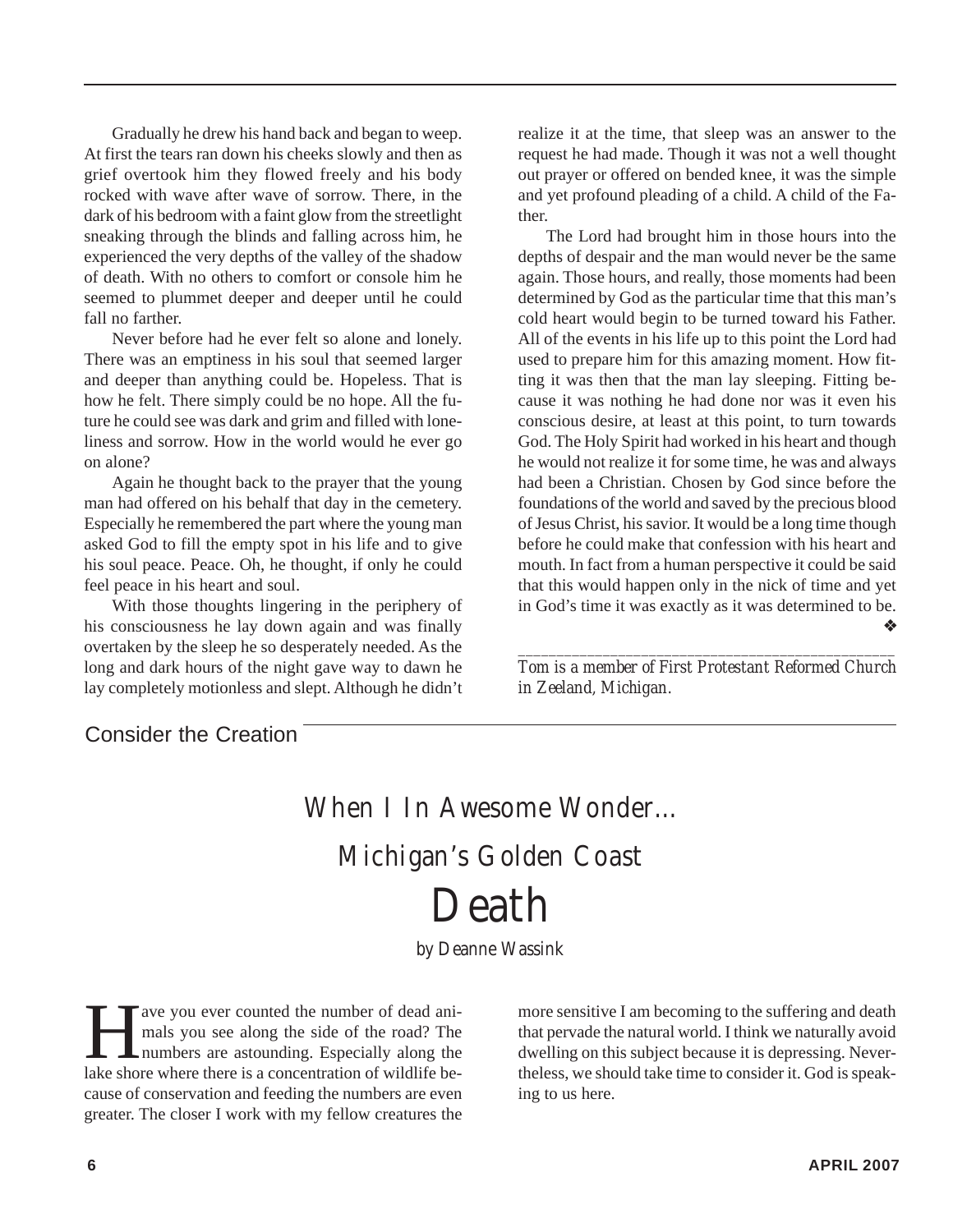I did a brief study on the survival of some of the most well known wildlife songbirds and deer. Do you realize that the population of songbirds remains roughly the same every year in spite of the fact that the nesting birds produce three to seven eggs each nest and sometimes nest twice? That means that more than half of the songbird population dies every year! The numbers are similar with the deer population. Depending on the type of winter, the quality of food, and the predator pressure, all of which can change from year to year, somewhere around half of the spring fawns do not make it to their first birthday. If we were to look at the animals that fall into the "prey" category like rabbits and mice, the numbers would be much higher.

The animals that God gave to us to care for also suffer and die. Whether they are our companions or on the farm, part of caring for them involves relieving them of suffering, whether that is vet care or "putting them to sleep" as we gently describe euthanasia when they are suffering too much. It can be very difficult for us to deal with, especially if we felt a very close bond with them. I'll never forget how gut wrenching it was to "put down" sick or injured dogs or horses. Farmers have to deal with death all the time. They understand death. We are so often oblivious to it and shelter our children from it, that is not good. For our children I am convinced one of the best lessons in life for them is to care for, love, and eventually to bury a pet. It is good for them to bond with God's creatures and to suffer with them.

With this death and the suffering of God's creatures all around us, we have to hear His word concerning death. Death in the creation is because of our sin. It is our fault that animals die and suffer. The whole creation, including all the animals, came under the curse of death along with all of mankind in the fall of Adam and Eve. We may not stop there, however. Our hope is forgiveness of sins through Christ! Our hope is in the resurrection and the recreation of this present world into the new heavens and earth. We long for that full salvation. In Romans 8:19-23 we understand that the creatures groan in pain and suffering, longing for our full salvation. No wonder we can sympathize with suffering creatures. They are bearing the pain and death of the curse along with us. There is so much more that could be said about this profound concept.

Do you hear the cries of God's creatures? Do you sense the painful longing of the creation? We should all be close enough to God's creatures to hear it. But, we may not be depressed about the death that we see. We have to hear the groans of God's creatures as so many voices calling us to look ahead to the day when there will be no more suffering and death. They look to a new creation. We must remember that we are only sojourners here. We seek an heavenly kingdom. Death is the door that leads us into our eternal joy of life with God in the new heavens and earth. Are you groaning? Look to Christ!

*"For we know that the whole creation groaneth and travaileth in pain together until now. And not only they, but ourselves also, which have the firstfruits of the Spirit, even we ourselves groan within ourselves, waiting for the adoption, to wit, the redemption of our body"* (Rom. 8:22-23).

### Groaning

*Pain and disease We observe all around. Creatures are suffering With no help to be found.*

*Man groans in pain, From the curse suffering. Not finding any peace, From pain no buffering.*

*Christ knows our hurts. Our suffering He bore. With Him we'll rise again. In joy forevermore.*

*No suffering, But, freed from curses pain. Earth's creatures will frolic, The new world they gain.* ❖

*\_\_\_\_\_\_\_\_\_\_\_\_\_\_\_\_\_\_\_\_\_\_\_\_\_\_\_\_\_\_\_\_\_\_\_\_\_\_\_\_\_\_\_\_\_\_ Deane is a member of First Protestant Reformed Church in Holland, Michigan.*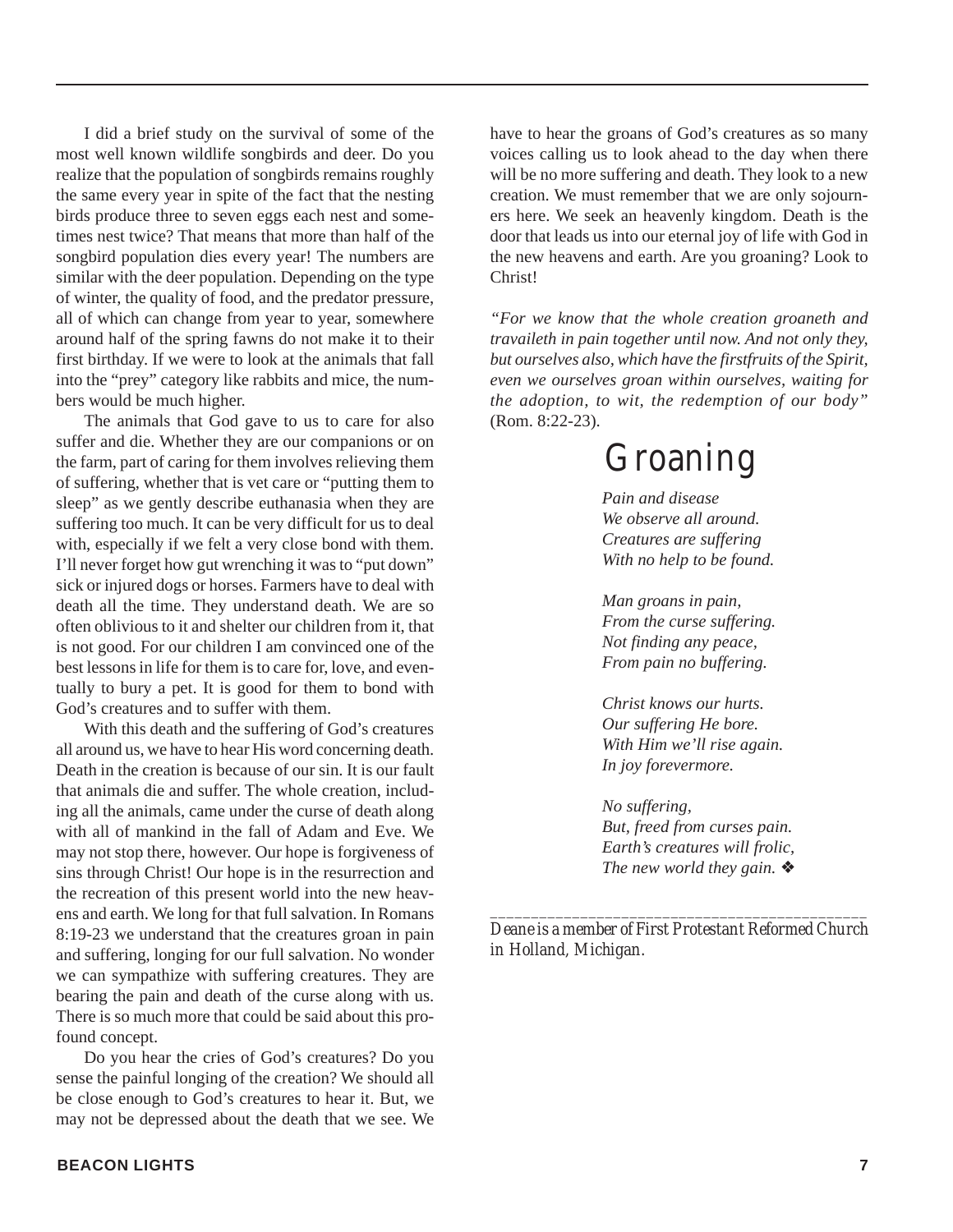# The Calling of a Young Wife (3)

by Rev. Steven Key

S we have seen from Titus 2:4, 5, the young wives<br>
must be taught to love their husbands and chil-<br>
dren. That love comes to concrete expression<br>
hy their being discret, chaste, keepers at home, good must be taught to love their husbands and children. That love comes to concrete expression by their being discreet, chaste, keepers at home, good. But there is one other thing that young wives must be taught.

#### **Obedient to Their Husbands**

The older women must teach the young women to be obedient to their own husbands.

This is the calling sounded repeatedly throughout the Bible's teaching on marriage: The godly wife is to be in subjection to her husband.

That refers, first of all, to the attitude of her heart. She must know in her heart that God gave her husband to her as the head of their home. To live in subjection to him is to live in obedience to God Himself.

The reason is stated in Scripture, in Ephesians 5:23, 24: "For the husband is the head of the wife, even as Christ is the head of the church: and he is the savior of the body. Therefore as the church is subject unto Christ, so let the wives be to their own husbands in every thing."

We recognize, of course, that husbands sometimes are most difficult to deal with. That is why Scripture also addresses the husbands very pointedly concerning their calling to treat their wives as Christ treats His Church, nourishing and cherishing her, giving honor to her out of the deep spiritual love of the regenerated heart. For the young men who read these articles, that is your calling as a husband, for which you will also answer to God. And therefore also you may not ignore your wife, nor refuse to allow her to talk or express her feelings. Marriage is communion, fellowship between husband and wife.

But turning again to the text before us we see that, without exception, the wife who will live in obedience to God must live in subjection to her husband.

You should remember, at the time this epistle was written, the church was full of new converts, many women whose husbands were unbelieving and ungodly. Peter addressed that issue specifically in I Peter 3:1, when he wrote: "Likewise, ye wives, be in subjection to your own husbands; that, if any obey not the word, they also may without the word be won by the conversation of the wives."

It makes no difference if the husband is unreasonable and disobedient to his calling as a husband. The wife is to show her love for God by living in subjection to her husband.

There is nothing more disruptive to the home than a rebellious wife who will not submit to the rule of her husband.

There is nothing that gives a more disastrous testimony to the wicked world, than a woman who claims to be a Christian, but lives in rebellion to her husband.

What a horrible testimony to the truth of God's Word, when a wife in the church rules in the household of her husband, contrary to her husband's desires!

What tragedy, when the wickedness of the world's women is manifest in households of the church! You wives must be in subjection to your husbands, says the Word of God.

#### **The Instruction of the Older Women**

Again, I remind you older women: It is your calling to exhort earnestly the young women concerning these things.

Of all these things that we have heard from this text, not one of them comes naturally. And you young women, as well as you older women, having heard these virtues and characteristics of godliness set before you, recognize very clearly that these things don't come naturally for you, do they.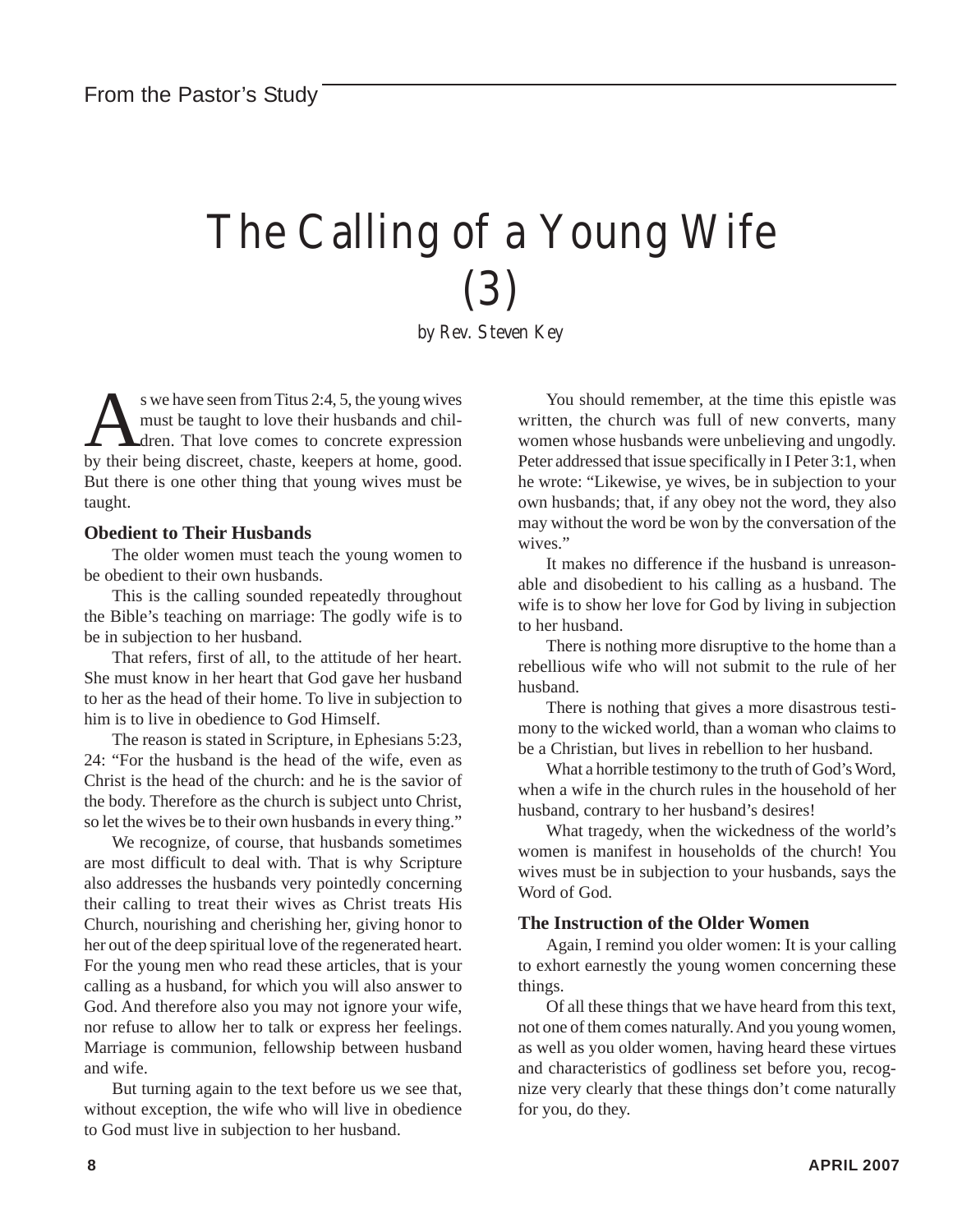It takes the grace of God and the fellowship of the Spirit of Christ to enable us to walk in godliness. In all spiritual virtues we must be taught of God. And God uses means to teach us.

It may be difficult for a young woman to receive this instruction from a man. It may also be difficult for you to approach your daughters and other young women in the church concerning these matters. We are often of a mind to let things be, and hope that they somehow turn out well. But we may not live that way.

You, as godly women in Zion, are to exhort the young wives and remind them that what we have here is not merely the instruction of a self-seeking man. This is the very Word of God, the God Who is all-wise, Who knows what is best for us and for our families and for the Church, the God Who loves us so much that He gave His Son for us, and now shows us how to enjoy the fellowship of His covenant love. We must walk in obedience to Him.

The instruction of this text is as much the teaching of the Bible as is the truth of total depravity, the virgin birth of our Savior, Christ's death and resurrection, and any other doctrine of the faith. And as important as is God's truth and His revelation concerning those doctrines, of the same importance is the instruction given us in Titus 2:4, 5.

This is the life of a young wife that is consistent with the truth of God's Word and the life of a Christian.

#### **A Spiritually Fruitful Obedience**

Godly obedience to this high calling is indeed spiritually fruitful.

That is evident from the last part of verse 5, where the focus is on the fruitfulness with respect to God's honor and glory.

Women are to live such a life of godliness, that the Word of God be not blasphemed.

That shows that the way you live reflects upon God.

For one who claims to love God and His Word, and yet who lives contrary to it, that person shows reproach to the Word of God, that it is not in his or her heart.

And when a person walks uprightly, that person shows that the Word of God reflects in his or her life. This brings a seriousness to your calling, doesn't it.

The Word of God is blasphemed by the world when we Christians speak so much about the covenant of God with us and our children, when we claim that our children are God's gifts to us, and then we forsake our calling as godly parents. We give occasion for the Word of God to be held in contempt. So that those who oppose us say, "The Word of God? It has no power. It doesn't make a real difference in your life, does it!" Sometimes we hear that, don't we. It only takes one member of the congregation living wickedly, and we hear, "You P.R.'s; you claim to have the truth, but it sure doesn't make any difference in how you live, does it!"

But we must remember that this inspired instruction is given to young women who have been born again by the Spirit of Christ. You who are God-fearing know that there is nothing worse than to live in such a way that we cause God and His Word to be blasphemed. You don't want that! You love the Lord God! And therefore—I know of you—you want God's Word to be praised.

That is why you hear this Word of God. You find your strength and fulfillment in the way of obedience.

Isn't it so?

These matters pertaining to the life of young wives are the things that become, that are consistent with, sound doctrine. And God is glorified in those virtuous young wives and mothers who walk in obedience to His Word.

But in addition, when God is glorified, He also gives His blessing.

Look once again, beloved, at those characteristics manifest in the God-fearing young woman. She loves her husband; she loves her children**.** *She is discreet, chaste, a keeper at home. She is good, obedient to her own husband.*

> It is those kind of characteristics that make the women of the world rage. … According to God's Word, those things spell BEAUTY, spiritual beauty.

It is those kind of characteristics that make the women of the world rage. To them such characteristics spell male-domination and bondage, drudgery and suppression. What do those things spell to you?

According to God's Word, those things spell BEAUTY, spiritual beauty. Such beauty is possible only by your freedom in Christ Jesus, freedom to walk in the way of God's will. For we are partakers of God's glory and grace in Christ Jesus.

The young woman who strives to live in obedience to this Word of God certainly rises above the degrading principles of sin and wickedness. That is not to say that obedience is found to be easy. Nor is it to say that such a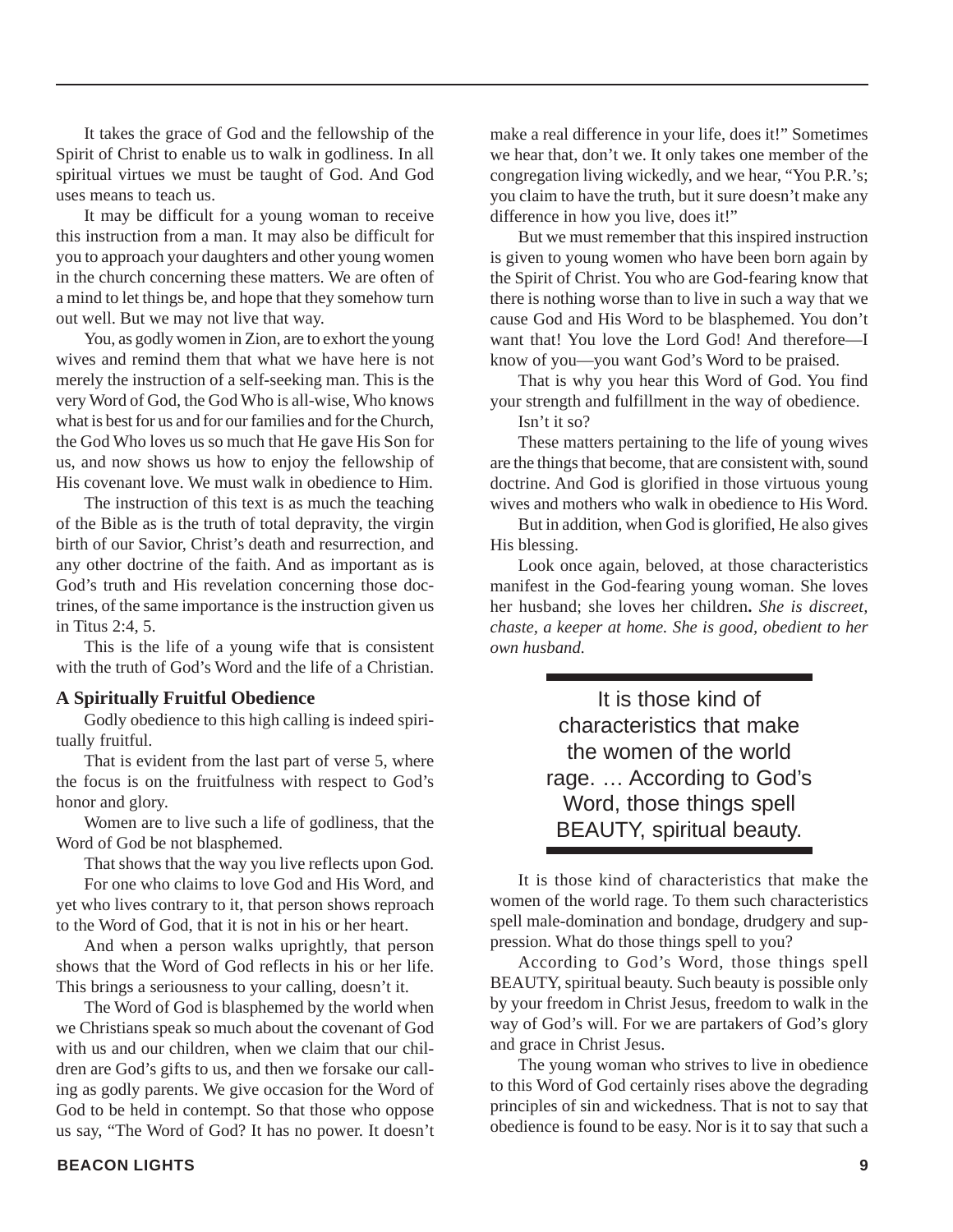### Gem of the Month

life will not result in certain sacrifices and hardships. But when you live according to God's precepts, your life is seen as one of beauty and nobility. It is seen as such by God Himself. But it is also seen as such by God-fearing husbands and children and brothers and sisters in Christ.

When you walk in the way of this Word, though you are so conscious of your weaknesses and sins, you set examples before your husband and children and neighbors that are worthy of emulation. They will know that your life is hid with Christ in God.

And so you also shield your children from the evils and errors, sins and wickedness that surround them. By your own example of godliness, you warn them against the ways of the world, and show them the higher, more beautiful and worthwhile things of life: obedience to God and His Word, and partaking of the fellowship of His love.

Of the woman who lives in such a way, the writer of Proverbs 31 speaks, "Her children arise up, and call her blessed; her husband also, and he praiseth her…. Favour is deceitful, and beauty is vain: but a woman that feareth the LORD, she shall be praised" (Proverbs 31:28, 30). Hear this Word of God, my young sisters in Christ. Walk in His way. And May God Himself so grant you His blessing. ❖

*\_\_\_\_\_\_\_\_\_\_\_\_\_\_\_\_\_\_\_\_\_\_\_\_\_\_\_\_\_\_\_\_\_\_\_\_\_\_\_\_\_\_\_\_\_\_\_\_\_\_\_ Reprinted from November, 1998* Beacon Lights*.*

### Isaiah 53

M *an of Sorrows, acquainted with grief, Despised, rejected of men. Even His death as a common thief Speaks to us ever again: No fault of His, 'twas our sins He bore, For our transgressions, slain, For us the crown of thorns He wore; In our place suffered pain.*

saiah said we all like sheep *In sin have gone astray; The Lord's commands we do not keep But turn to our own way. Yet God upon His son divine Iniquity has laid— Corruption that was yours and mine Upon the cross was paid.*

Y *et through this agonizing way Christ as a lamb was led In silence; God He would obey As His life's blood was shed. It pleased the Father so to bruise His sinless Son. His plan: For us God chose to so implant Christ's righteousness in man*.

H *is holy seed thus justified; Prolonged shall be his days; God's righteousness is satisfied; We shout aloud His praise!*

Thelma Westra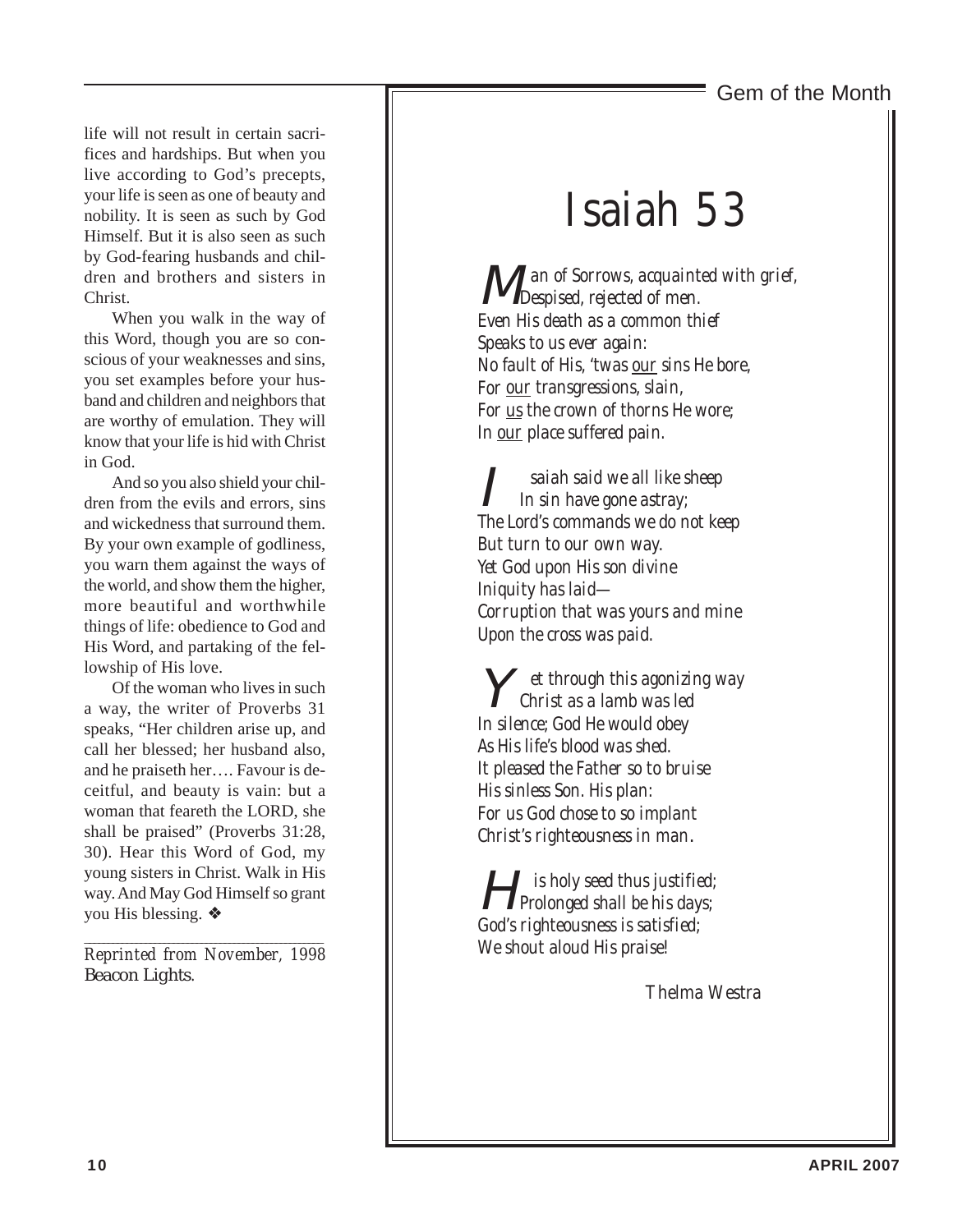## Leaving Father and Mother— Biblical Courtship and Marriage

reviewed by Rev. William MacLeod

Book Review by Rev. William MacLeod originally published in *Free Church Witness,* the magazine of The Free Church of Scotland (Continuing).

*Leaving Father and Mother—Biblical Courtship and Marriage* by Cornelius Hanko, Reformed Free Publishing Association, pbk, 54 pp, \$5.95

#### Available from:

Reformed Free Publishing Association 1894 Georgetown Center Drive Jenison, Michigan 49428-7137 Phone: 616-457-5970 Monday – Friday, 8 a.m. – 4 p.m. (EST) Fax: 616-457-5980 Website: www.rfpa.org E-Mail: mail@rfpa.org

We found in this little book. It is specially directed at Christians in their late teens and early twenties. How careful young people must be to seek the be found in this little book. It is specially directed at Christians in their late teens and early twenties. How careful young people must be to seek the guidance or God with regard to a spouse! In a day when sex before marriage is regarded as the norm it is good to have the teaching of the Bible on moral purity clearly spelled out. The emphasis that is laid on the interest of the whole congregation in a member's marriage is also wholesome. It is a common saying that "love is blind" but Hanko advises to enter marriage with both eyes open. Thereafter it is best to shut one eye! ❖

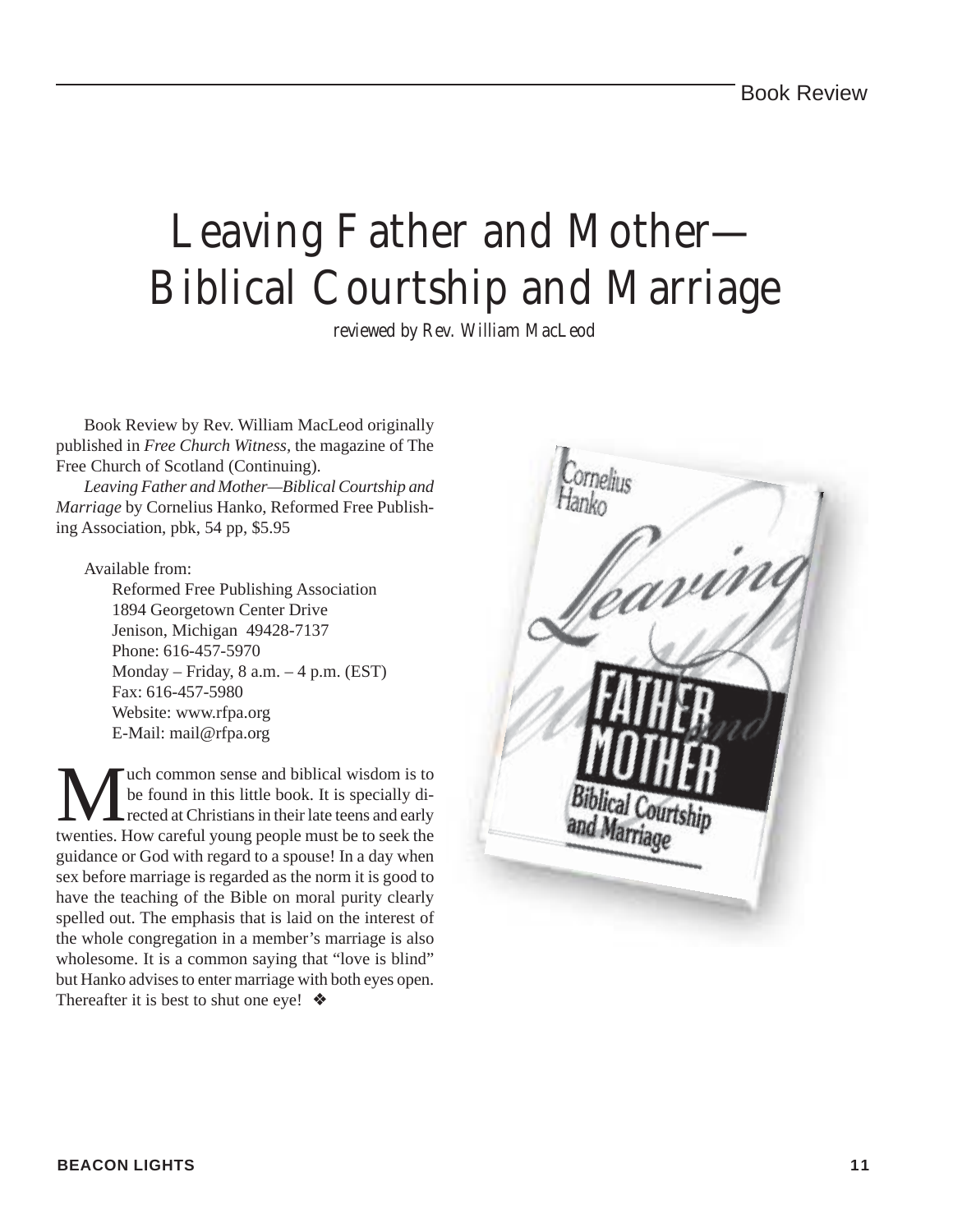# The Reformed Church of Lollum

by J. P. de Klerk

You see here the Synodal Reformed Church of Lollum, a town in the Dutch province of Friesland. The congregation is united with the State Reformed Church, and the Lutheran Church, in the 'Samen Op Weg" (together on our way) Movement. This brick building was built about 75 years ago.

The movement has its problems. In the State Reformed Churches there is a Reformed Alliance of 60 conservative ministers who do not want to work together with the modernists. This has made the leaders of the movement very angry. It undermines their plans of growth if these ministers leave and are followed by the majority of their congregations. These groups could set up a separate church or join the Liberated Reformed Churches of The Netherlands.



# In Twijzelerhside

by J. P. de Klerk

This is the State Reformed Church of Twijzelerheide in the Dutch province of Friesland. Because it is built on weak soil it has buttresses against the walls. To avoid heat loss during the winter months it has double windows. The whole building was recently restored. Because of the "Samen Op Weg" (together on our way) Movement, the State Reformed Churches and the Synodal Reformed Churches of the area have combined services in this church building. ❖

*\_\_\_\_\_\_\_\_\_\_\_\_\_\_\_\_\_\_\_\_\_\_\_\_\_\_\_\_\_\_\_\_\_\_\_\_\_\_\_\_\_\_\_\_\_\_\_\_\_\_\_\_ J. P. de Klerk was a writer and journalist in Ashhurst, New Zeeland.*

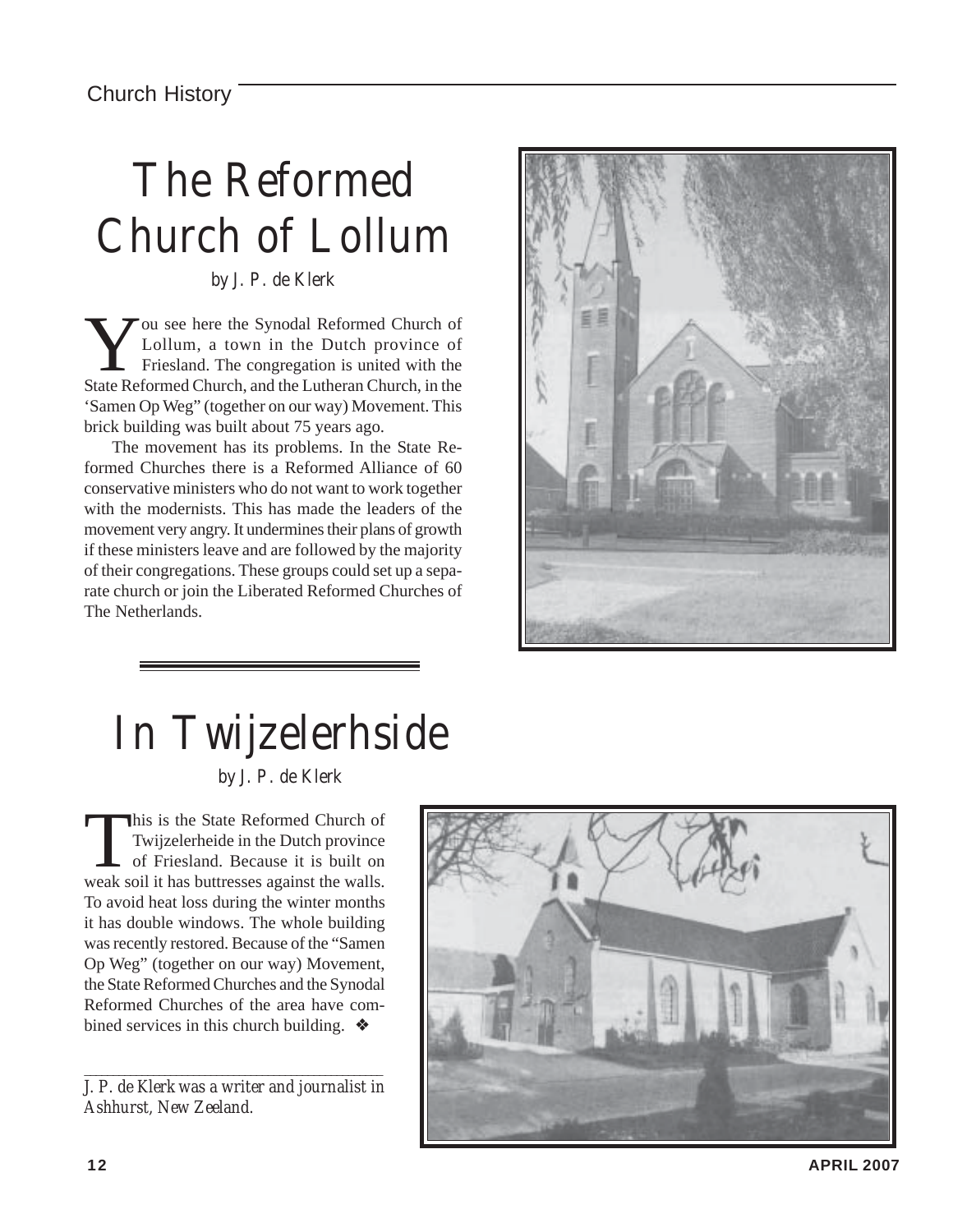# Watching Daily At My Gates

#### **The Song of Zion**

"A Psalter–Psalm Devotional of Praise to Our Sovereign Covenant God" by Skip Hunter (Reprinted from April 1998)

#### April 16 Read Acts 11:19-26

Psalm 51:13-15 David recounts two results of his return to grace. First of all, he will teach transgressors God's ways. David must do this by experience. Words alone will not convince others in this case. We must walk a proper walk in order to show others the error of a sinful way. David realizes that sin is not the proper path of the child of God. We, too, must realize and live out of that truth. Secondly, David says that he will praise God through the use of song. This is a very proper way to show gratitude for deliverance from sin. Only a redeemed child of God can sing with the joy acceptable to God. We, the redeemed, must confess our sin and then open our mouths in praise to our heavenly Father. By this method God will turn sinners to his way. Sing Psalters 141:2, 142:3, and 144 1-2.

#### April 17 Read I Samuel 15:13-26

Psalm 51:16-17 David realizes that outward actions are not enough. Saul could never learn this lesson. He thought he could do wrong, make a sacrifice, and all would be well. That is not the testimony of Scripture. God desires a true sorrow of heart. We must empty ourselves even as Jesus did for us. We must put self last and God first. We must be content and accepting of the will of God for our lives. Like Samuel we must constantly say, "Speak, Lord, for thy servant heareth." This is the only thing that God desires. Outward sacrifices only pointed to Christ; they were not the way to salvation. Even as we prepare to worship on the Sabbath, let us make sure it is from the heart that we do all things. Sing Psalters 141:3 and 144:3-4. April 18 Read Psalm 51

Psalm 51:18-19 David opened this Psalm with the truth of total depravity. By his experience he led us through the way of forgiveness. Now he closes with the truth that the whole way of salvation is unconditional. It is all of God. When God does his sovereign good pleasure in the church and in the heart of the elect, then He is pleased with the sacrifices that we offer. Cain did not understand this, Saul did not understand this, and there are many today that do not and will not understand this. Pray for God to do his good pleasure in your lives. This is a prayer that we must utter daily. Then and only then will our worship, whether in or out of church, be acceptable in his sight. Sing Psalter 141:4.

#### April 19 Read Psalm 52

Psalm 52:1 At first glance it seems peculiar to put the two thoughts together that we see in this verse. But yet when we consider what they say, we see that it shows off God's goodness very well. Man by nature likes to do mischief. We see this in very young children, we see this in young people, and sad to say we see this in adults. This is not the innocent mischief, but rather an attempt to discredit either our brother or even God. On the other hand, God only knows good. He can only do good; He can only will good. That goodness is something that the child of God experiences daily. God does not play tricks on us. God loves us as a father loves his children. Stop and think of the numerous times you have experienced the goodness of God. Then stop and give thanks for that goodness, for His mercies do endure forever. Sing Psalter 145:1.

#### April 20 Read James 3:5-13

Psalm 52:2-3 The context of this Psalm is David fleeing from Doeg. David must feel that all is against him. In verse 1, he shows that even though man tries mischief against him, God is good. Today David confronts Doeg's sin. Doeg had gone to Saul and reported what had happened at the tabernacle. This sin is not peculiar to the reprobate. This sin of using the tongue for evil rears its ugly head in the church. The church must not only combat those without who report evil against them. The church must also make it her business to stamp out the same evil within. Yes there are wicked out there trying to do us in. We must have two responses. First of all, we must remember that God is good. Secondly, we must root this sin out of our lives. Sing Psalter 145:2.

#### April 21 Read III John

Psalm 52:4-5 The apostle John had spent three years listening to the teachings of Jesus. He heard Jesus tell the parable of the wheat and the tares. John knew that there were wicked in the church and that it was by the will of God. He warned the church to whom he was writing about one of those wicked people. David, too, had that experience. He knew that there were those in Israel who hated him and hated God. We must also come to that realization. Satan works in the church to try to cause the people of God to fall. Like John and David, we have the comfort that God will deal with the wicked in his sovereign way. We must not despair; we must serve God and know that he will take care of us. Sing Psalter 145:3.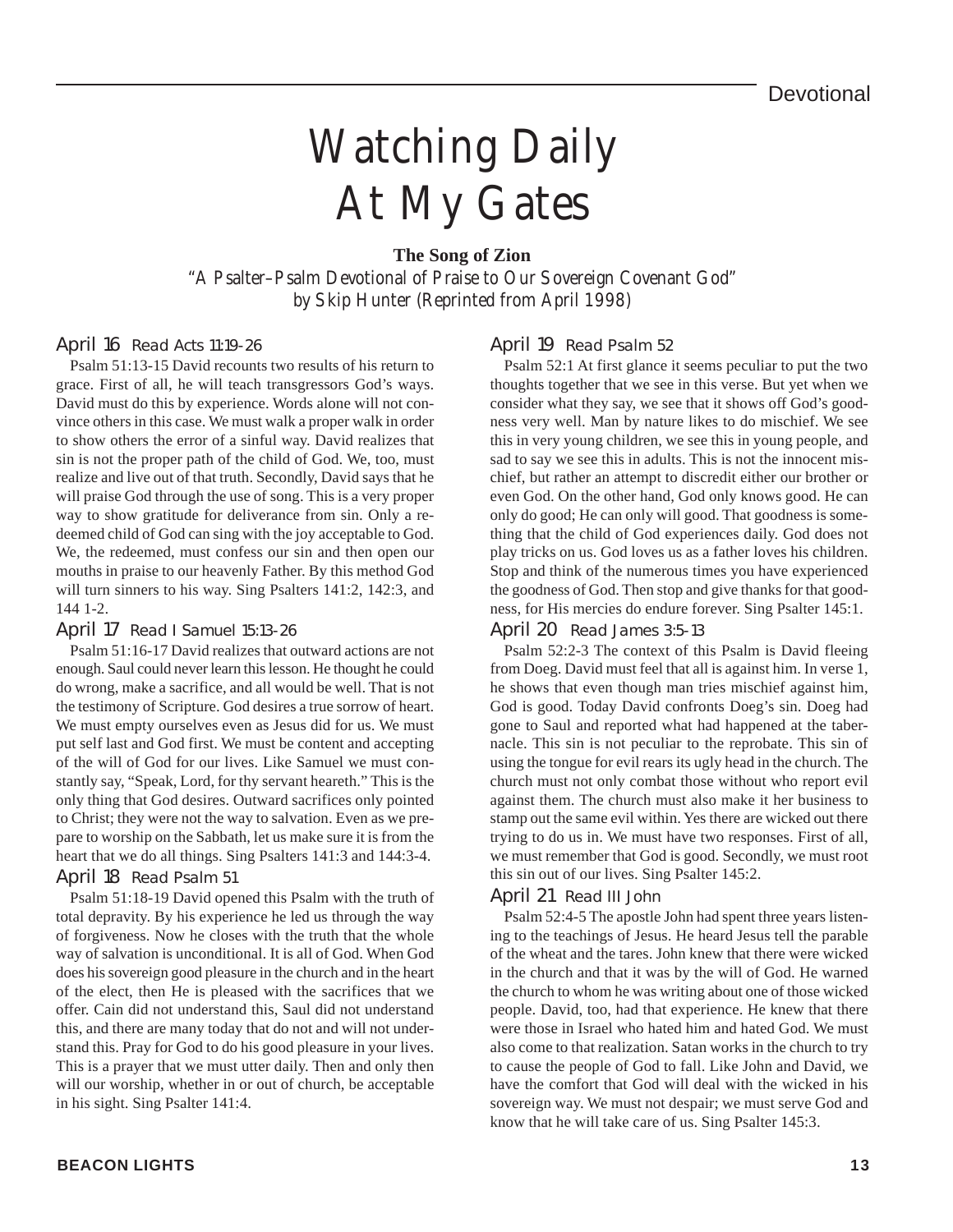#### April 22 Read Micah 7:1-7

Psalm 52:6-7 We read this text, and we may get the idea that we can make fun of the evildoer or that God will allow us to see the wicked's destruction. This is not always the case. We may see the wicked fall, but we must remember that it is only by God's grace that we stand. We must be sobered at the sight of the wicked's destruction. David is talking about a future time. David is not experiencing this sight now. We must wait for God's time and realize that any reaction we have will be to give God the glory. Our reaction must be that we fall on our knees and thank him for the salvation He has wrought for us through Christ. Sing Psalter 145:4.

#### April 23 Read Psalm 1

Psalm 52:8 David now makes the comparison between the child of God and the wicked. After seeing the source of the wicked's trust, David confesses that his trust must only be in the mercies of God. This was a mighty confession, seeing that David was fleeing for his life before Saul. David, even in that flight, saw the goodness of God's mercy. David realized that God would bring him back to worship in the tabernacle. That was the only place where the fountain of God's truth and mercy flowed. Is this our confession? Do we see that the church is the source of our election? The church is that source only because it is the body of Christ, not because of its earthly characteristics. Psalm 1 tells us about the blessed man. Can we take its words upon our lips? Do we want to take its words upon our lips? Sing Psalter 145:5.

#### April 24 Read Psalm 52

Psalm 52:9 The final verse of this Psalm is an exclamation of praise by David to our God. David realizes that this trial at the hands of Doeg has been ordained by his heavenly Father. He realizes that there is nothing else he can or must do but glorify God who reigns sovereignly above. In the second part of the verse, he says that he will wait upon God's name. In the name of God, David and we can do all things. He says that it is good to do this. Is this our confession, people of God? Do we realize that all trials come at the hand of God, and that He will give to us the way of escape from them? Do we praise God in this realization? We must do that, you know. Remember to cast your cares upon him who careth for His people. Sing Psalter 145:6.

#### April 25 Read Psalm 53

Psalm 53:1 The word fool is a very strong word in Scripture. It is one which portrays a lack of knowledge about that which is godly. The book of Proverbs spends much time talking about the fool and the wise. This verse gives us a capsule definition of a fool. He is one that says that there is no God. A person who says this is a person who has no hope. He is on the way to hell. We must not lightly label someone a fool as Jesus tells us in Matthew 6. But yet we must never walk in foolish ways ourselves. We must never say there is no God. We must not say this with our mouths or show it in our lives. God does good—His good, and by that good, he saves us from our sins. Sing Psalter 146:1.

April 26 Read Genesis 6:1-8

Psalm 53:2 The passage we read for today gives to us the history before the flood. In that history, God found little good upon the earth. David saw that God looked down upon men in his day. God found little that was good then. What about today? Does God still look down upon us? He most certainly does! He looks upon our every work whether public or secret. He judges every work because He is the supreme judge. We know that he sees little good in the world around us. It just takes a little looking at a newspaper to see how depraved the world is. What about in our lives? Do we find "grace in the eyes of the LORD?" The answer is yes, we do. By the grace given to us by Jehovah we find grace. We need not fear a flood to destroy the world. God has promised that he will never destroy the world by that means again. We must however live in the realization that he is coming "to judge the living and the dead." Sing Psalter 146:2.

#### April 27 Read Romans 3:10-23

Psalm 53:3 Paul quotes this text in his treatment of the doctrine of justification as we read today. Justification is that act of God in which we are declared righteous. To see how wonderful this idea is we must see what we were before being justified. According to this text and others like it, man by nature is dead in his sins. There is nothing that he can do to help himself out of sin's mire. There is not one little bit of goodness in us that would help us to become saved. This has been an unpopular truth in the church world in the past and still is today. Man does not want to bow before God's sovereignty and give to Him the honor He deserves for man's salvation. Man in his "I'm great" attitude wishes to claim as much credit for himself as possible. Let us confess that we are nothing and God is everything. Only with this attitude will God be pleased. Sing Psalter 146:3.

#### April 28 Read Isaiah 43:22-28

Psalm 53:4 In this verse David talks about the wicked not calling upon God. What about us? Do we call upon God daily? Do we pray prayers that are pleasing in His sight? God gives us all things. He cares for us so that not even a hair can fall from our heads unless it be by his will. God gives to us salvation and will take us to glory at his time. Do we pray to Him? Do we call upon him often? How do we pray? Are our prayers reverent, or are they prayers like the Pharisees. Praying to God is the chief means of thankfulness that He has given to us. Let us pray often. Let us pray properly. When we do that we can be assured that God will bless us and take care of us. Sing Psalter 146:4.

#### April 29 Read Proverbs 28:1-10

Psalm 53:5 At the end of yesterday's devotional, I stated that God would care for us. That truth is shown in verse 5 of Psalm 53. As David lived his life, he had many enemies who came up against him. David knew that these enemies were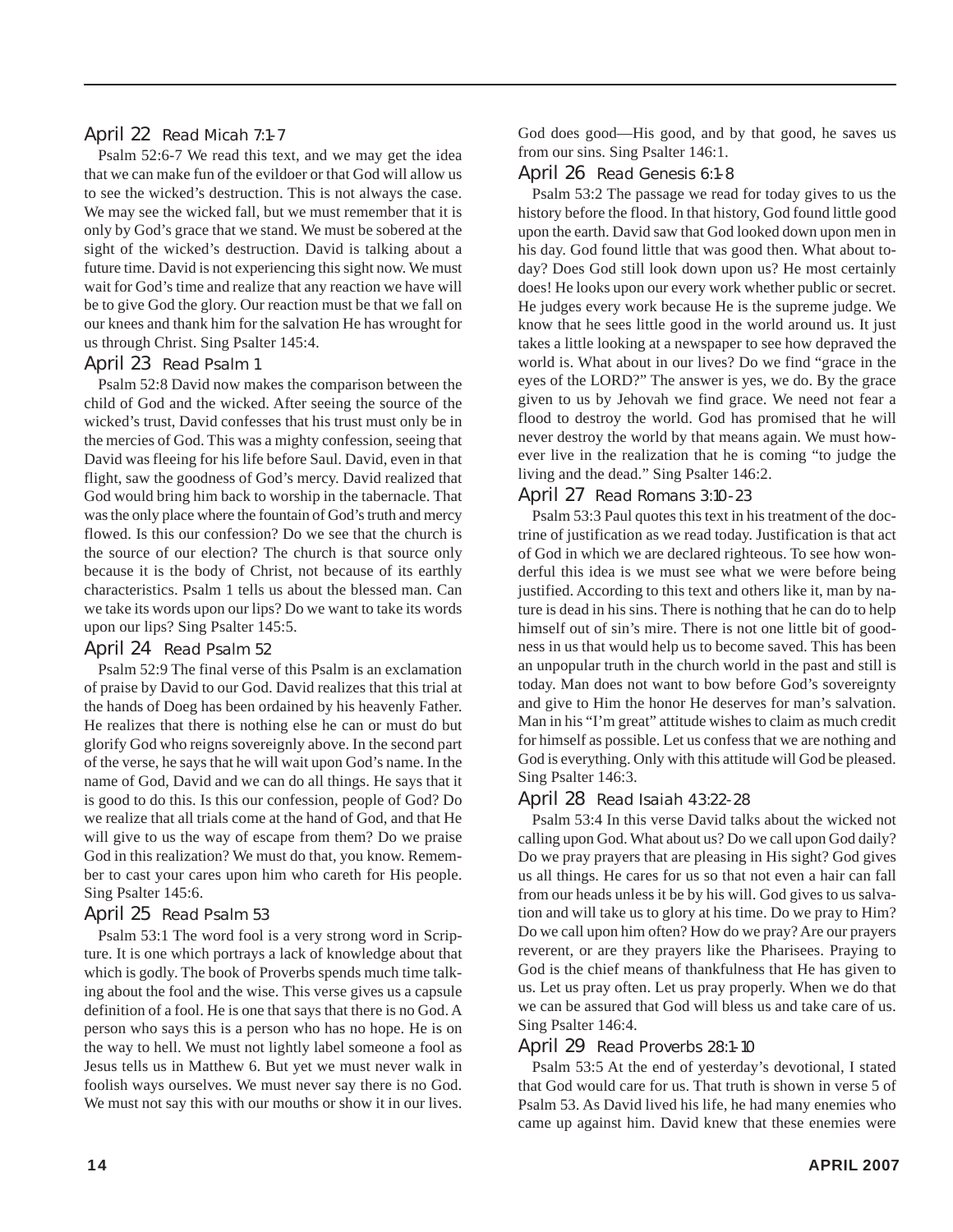God's enemies and were going against God. We must see that God's enemies come up against us. Then we must see that God will fight for us in these battles. Only in this way will we find deliverance from the enemy who tries to defeat us. We can confidently call upon God knowing that he will protect us from all who seek to do us hurt. Sing Psalter 146:5- 6.

#### April 30 Read Psalm 53

Psalm 53:6 Yesterday we spoke of deliverance from God. In today's verse we see that it is sure. The salvation we seek comes out of God's church. We may be captive under the powers of sin for a time, but like Israel God will deliver us from the Babylon and Egypt we face on this earth. This is certain as the verse states. We also see that the reaction of the child of God from such deliverance will be songs of joy to God. God has delivered us and is delivering us. People of God, are you singing? Are you singing the songs of Zion which make us glad? These are not the man-centered songs of the world. These are the songs which give to God all the glory and honor due his name. Sing and be glad, people of God, for our God has delivered us from sin and from Satan. Sing Psalter 146:7- 8.

# Watching Daily At My Gates

#### **The Song of Zion**

"A Psalter–Psalm Devotional of Praise to Our Sovereign Covenant God" (Reprinted from May 1998)

Devotionals by Beth De Vries

#### May 1 Read Psalm 55:1-7

We cry to Thee, O Lord in our trouble. How often do we not feel the need to bring our many woes and trials before Jehovah! We have assurance in this Psalm that God will hear our cry and give ear to our prayer. We easily become overwhelmed in our troubles in this life, and these complaints we bring to our God. Our trust in God wavers when we become restless with moans and sighs. Is this good that we moan and sigh to our God who has given us life eternal? We know that we must trust in God to care for our problems; also that when we earnestly seek His presence in true prayer, he will hear us. Though our answer may not be what we want, may we rest in the Lord's sovereign will. Sing Psalter 148:1.

#### May 2 Read Isaiah 66:5-14

The enemies of God and His church will continually oppress the righteous. They are quick to speak and attempt to bring the people of God low. The wicked will use all means in their power to afflict those that are precious in God's sight. The Lord used these afflictions to teach his people to depend on Him. We see in this passage in Isaiah how the Lord will deliver his people from the hands of the wicked. The Lord shall be glorified in that His will will be completed when the wicked are brought to shame. The wicked love to see God's people in distress but God will be the victor in the final battle. May we in confidence believe this truth. Sing Psalter 148:2.

#### May 3 Read Romans 5:1-5

We often find pain in our hearts and it seems so difficult to ease that pain. When we think of death from the earthly point of view, it is a horrible event filled with despair. We can quickly lose sight of Christ our Saviour at these times and become as the ungodly. Psalter 148:3 brings out how we feel when we are overwhelmed by our troubles. May we then remember the comfort we find in the entire Bible as seen in Romans 5:1-5 where we see that God gives us these trials and tribulations to work in us patience, experience, and hope. May our tribulations throw us into the arms of our everlasting Saviour Jesus Christ. Sing Psalter 148:3.

#### May 4 Read Psalm 116:1-9

The rest that we receive at the Lord's hand is the natural result of our throwing ourselves into the arms of our Saviour. In our text we see the distressed Psalmist calling upon God and being brought back to the place of rest. In Psalter 148 we sing of the Psalmist searching like a bird in flight for a place of rest and peace far away from the tumults of the world. When we turn to Psalm 116 we find that place of peace to be a gift from God. We are called to follow this up with a godly walk. As we remain close to our Lord, we will cast our cares and burdens on him and he will continually give us the rest which we desire. Sing Psalter 148:4.

#### May 5 Read Isaiah 4

We find many comforts when we are led to the place of rest. Isaiah speaks of the beauty that will be seen in that rest. The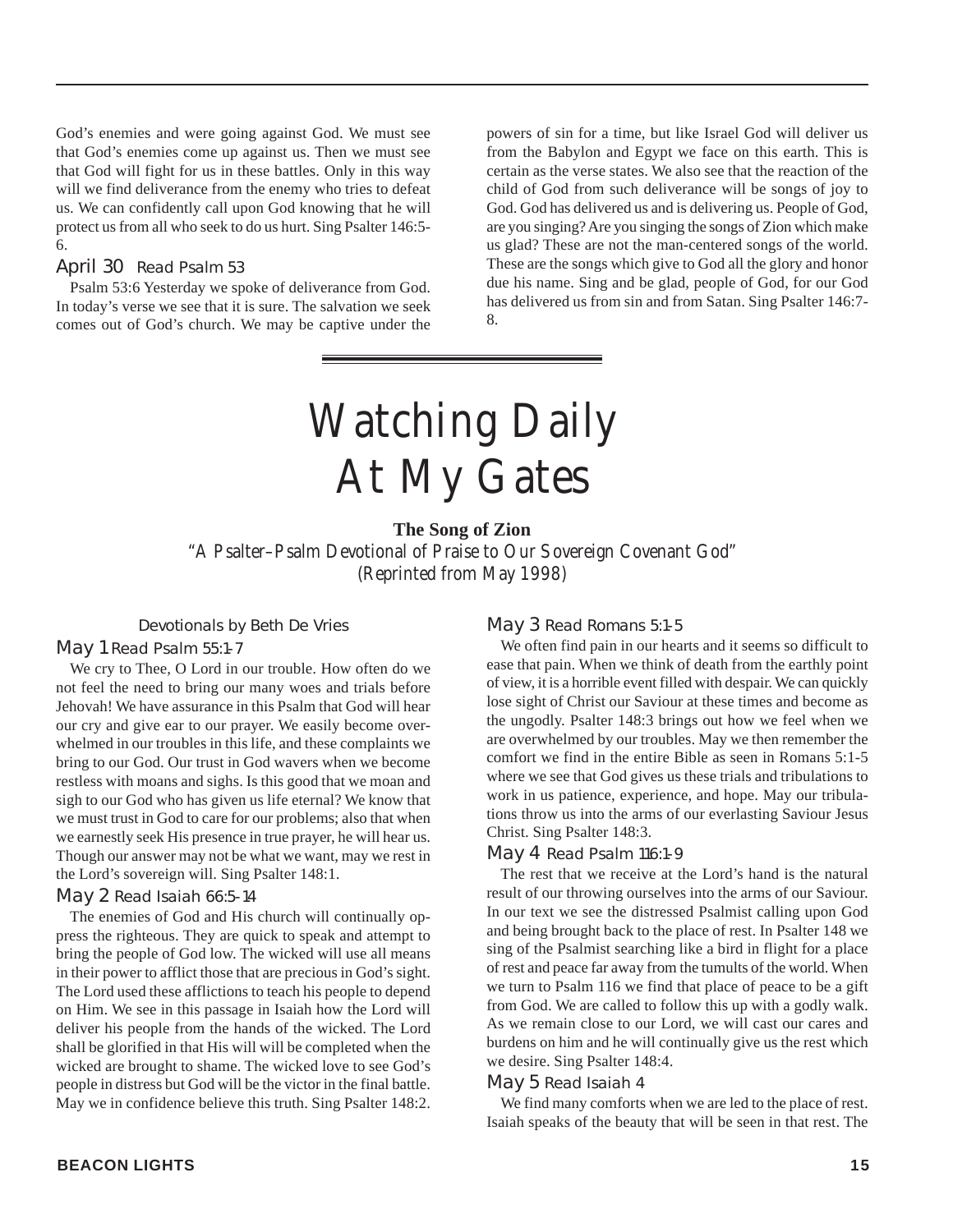branch that gives us this rest is Christ our Lord and Saviour; he produces the good fruit of the elect as is seen in Isaiah 4:2. This passage shows how the Lord will create a place of rest in mount Zion after purifying the church. There shall be a tabernacle, far better than the Old Testament type, which shall provide shelter for God's people in their time of need. In the New Testament, this shelter is communion with God through prayer. We no longer need to go to the tabernacle to commune with God. We are called, however, to go to God's house on the sabbath to hear His word preached to us. Christ and his body, the church universal, provide the place of rest in which we seek to be renewed from past battles and prepared for future ones. Sing Psalter 148:5.

#### May 6 Read Genesis 11:1-9

When we look at Genesis 11 and the history of the tower of Babel, we see how God allowed the wicked to progress in their ways. When he saw that they were advanced in their sins and attempting to be like unto Himself; then He confounded their speech and spread them throughout the earth. We read in Psalm 55:9, 10 how God confounds the wicked in their cities and allows them to increase in their sins. It appears as if he allows the wicked to prosper and increase but really they increase in wickedness and fill the cup of iniquity. God will judge them for their wickedness and cast them into eternal hell. We need to remember that when it seems as though the world's swelling tide is about to overtake us. God is ever faithful and His judgement shall be just. Sing Psalter 148:6, 7.

#### May 7 Read Psalm 55:12-15

This part of Psalm 55 is not versified in the Psalter though it speaks about a unique type of situation. The passage describes a child of God betrayed by a hypocrite, one that was trusted and loved. The pain of being despised by one with whom we walked in the house of God and kept holy company is very great and bears upon our soul. This demonstrates how the true children of God will show themselves during difficult times in the church. It is not for us to judge the heart, for God knows the heart of all men and will have His justice known. We read of this in Romans 1:28-32.

#### May 8 Read Psalm 137

We read in Psalm 137 of the destruction of God's enemies. The inhabitants of Babylon and the children of Edom are completely destroyed. This is the reward for their great sins. In this passage we see that God joys in His justice being accomplished even to the killing of the children. This judgement upon children demonstrates that we are all born in sin and responsible for Adam's sin. This is similar to in Psalm 55:15 where the text reads "Let death seize upon them, and let them go down quick into hell: for wickedness is in their dwellings, and among them." In contrast, Psalm 137 gives us the instruction to remember Jerusalem and God's city as our chief delight. If we do this, all will be well with our souls. Sing Psalter 148:8.

#### Devotionals by Mike Feenstra

#### May 9 Read Psalm 55:16-17

In marked contrast from the previous verse, we read that David says, "As for me, I will call upon God." And what a difference that is. When the wicked are punished by God with severe hardship or are frightened by the terror of death, they have nothing to turn to for lasting peace. They can only turn to the vain pleasures of this earth which are as the daffodil in the spring that fades away in a few short weeks. But for us it is different because we have the Word of God which stands forever. In that Word we are taught that we must pray to God when we are reproached and persecuted. When we do this, God will surely hear us and give us that eternal peace that passeth all understanding. Therefore, let us pray often, and let us follow David's example in our lives by not only setting certain times to pray but also praying in our hearts throughout the day. Sing Psalter 150:3, 149:1.

#### May 10 Read Psalm 55:18

Are you aware that at this very moment many of our fellow Christians are being severely persecuted? Some of these fellow saints are under an oppressive government, and some are mocked by their pagan neighbors or even their own families. In fact, some of you may even be in these situations. What should you think in this difficult time? And for us in the U.S. and elsewhere, what should we think about the coming dark days of persecution? Our text for today gives the answer. When the powers of this world are arrayed in great numbers against us, we must understand that we already have the victory in the redeeming blood of Christ. Therefore, we can say with David that we are "delivered in peace" for we believe that because our Lord Jesus died and rose again, we will be brought into the everlasting peace of heaven. Sing Psalter 149:2.

#### May 11 Read Psalm 55:19

In this verse David continues to sound his confidence in God. In verses 16-23 he confesses several times that God will surely deliver him and judge the wicked. How could he have such confidence? The answer is that David believed in the Eternal Living God, the almighty creator and sustainer of the universe who has in his control everything in all the earth and in all of time. But we must remember that David not only believed that God was *able* to save him but that God was also *willing* to do it *for him*. This was David's faith. He believed that the eternal, unchangeable God would certainly realize the promise of sending Christ to die for *his* sins. This is also our faith, although our faith by God's grace alone lays hold on Christ's finished work. Because God has given us this faith, we can believe that God will surely afflict and judge those men who mockingly persecute us while they themselves live in unthankfulness for their God-given success. Sing Psalter 149:3.

#### May 12 Read Psalm 55:20, 21

Do you know what the words, "…And break their plighted troth," mean? How often do we sing these words of Psalter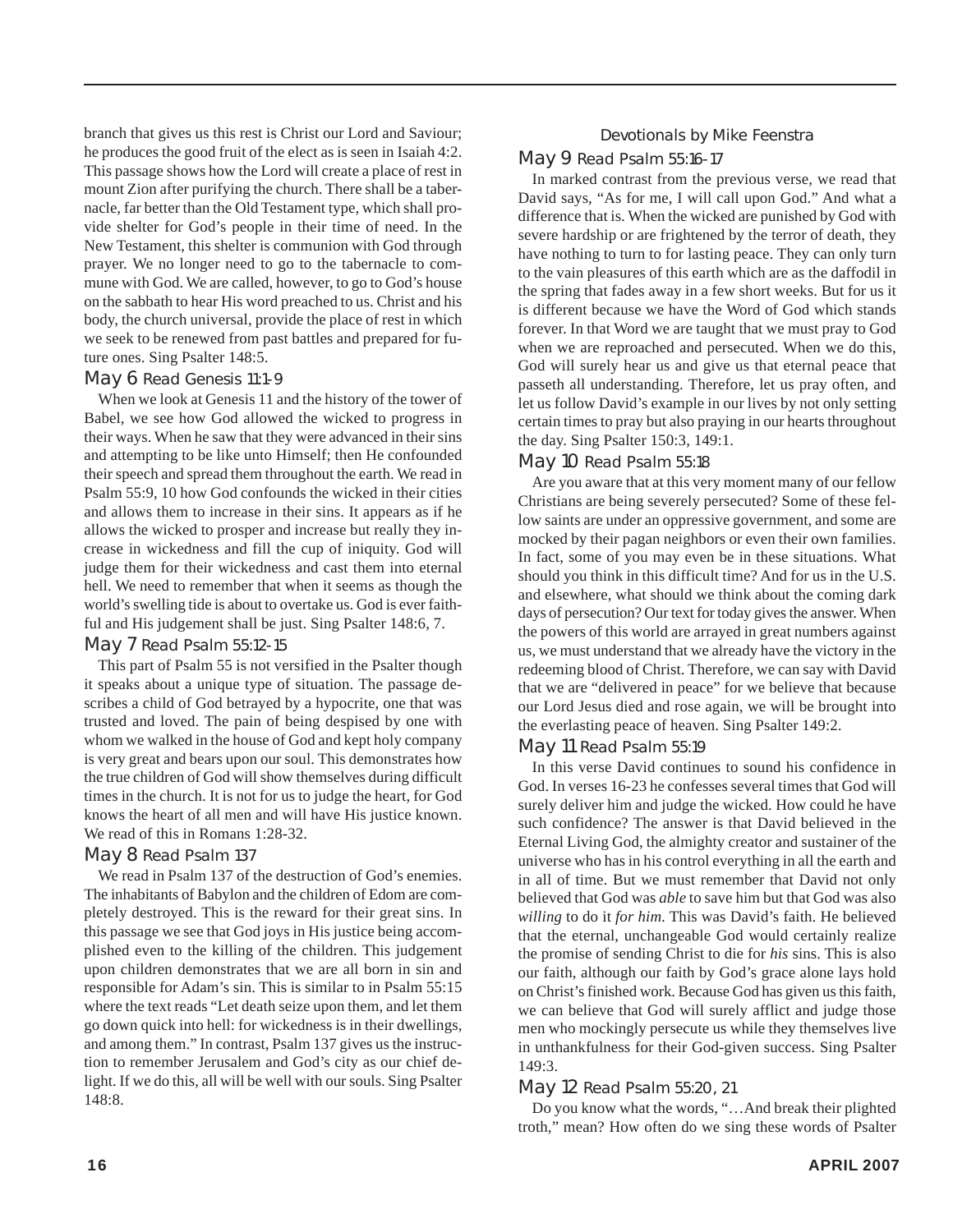149:4 without knowing their meanings? If we do not take a close look at these words we may think that the man in the stanza broke a decayed feeding trough of a horse. Therefore, we must understand the true meaning of the stanza by first studying the Psalm text and then the word meanings. The corresponding passage to stanza four is verse 20 of Psalm 55. There we read of an evil man (note that the "he" is not God) who broke an important pledge, a pledge to live in covenant friendship with his fellow saints. To break one's plighted troth is to do as this man because a "plighted troth" means a pledged pledge. To *break* one's pledge to live in covenant fellowship with one's fellow saints is very displeasing to God. Therefore, let us not follow the example of this wicked man but rather keep the promises that we have made to our fellow saints. Sing Psalter 149:4.

#### May 13 Read Psalm 55:22, 23

As we near the close of this Psalm we must remind ourselves that David here is in a desperate situation. After crying out in verse 4 that the terrors of death were fallen on him, he asks God in verse 6 for wings like a dove so that he can fly away into the wilderness, far from his trouble. Truly, each one of us would ask the same thing if we were in his shoes. Yet, we must not seek to fly away from our troubles, but look to God as David does when he says, "Cast thy burden on the Lord, and he shall sustain thee." By saying this, David confesses that God will give him the strength to bear his troubles. David here shows us the truth of Isaiah 40:31, that they who wait on the Lord shall mount up with wings as eagles. These are the wings of strength that only flow from the strength of Israel. With his strength, our burdens will never bring us down and crush us. Sing Psalter 149:5, 150:4.

#### May 14 Read Psalm 55:22-23

In our verses for today we see the great truth of the antithesis as it applies to the eternal destiny of the righteous and the wicked. In order to see this truth we must understand first that in Adam all men are conceived and born in sin. As such, man is wholly incapable of doing any good and inclined unto all wickedness. If a man is never delivered from this bondage, God will surely bring him down into the grave, or pit, of destruction. My fellow believers, we deserve to be brought down into that horrible pit, a pit from which no mere man can escape. Praise God, that He has sent his Christ to conquer the grave and reconcile His people unto himself, the rock. When the elect are in that Rock, they shall never be moved or utterly cast down into destruction. What a contrast this is to the end of the wicked. Let us thank God for that contrast! Sing Psalter 149:6.

### Our Young People's Federation

### Greeting from the Federation Board

nother year has passed, and the Federation Board<br>has again been busy working on many projects.<br>From planning different mass meetings and<br>singspirations to overseeing the Scholarshin Committee has again been busy working on many projects. **A** From planning different mass meetings and singspirations to overseeing the Scholarship Committee and the *Beacon Lights*, we've been following in the footsteps of those who came before us. We've been trying hard to continue to make these events and institutions both useful and interesting to the young people of our churches.

In addition to these yearly duties, we've also taken up a large project concerning our standing as the Federation Board. We are in the yearlong process of making the Federation Board 501C3 certified. We have long stood in a bit of a gray area with the IRS, and after much discussion and investigation, we decided to take this step to move onto firmer ground. Basically, we are registering with the IRS as a non-profit agency to clear up any potential confusion that may have arisen.

Also, something that we are looking forward to and I'm sure that you're looking forward to as well—is the Young People's Convention this summer. Grandville Church will be hosting the convention at Beulah Beach Christian Camp and Retreat Center—a great-looking facility located in Vermilion, Ohio. The theme for the convention will be "Living Sacrifices of Thankfulness," based on Romans 12:1, 2. For pictures of Beulah Beach, information on the convention, and more, visit www.prcconvention.com.

As we look forward, we really hope to see all of you at the Easter Singspiration and Mass Meeting, Lord willing. Keep the Federation Board in your thoughts and prayers as we continue to meet and work for you.

In Christ, Kyle Thompson, President ❖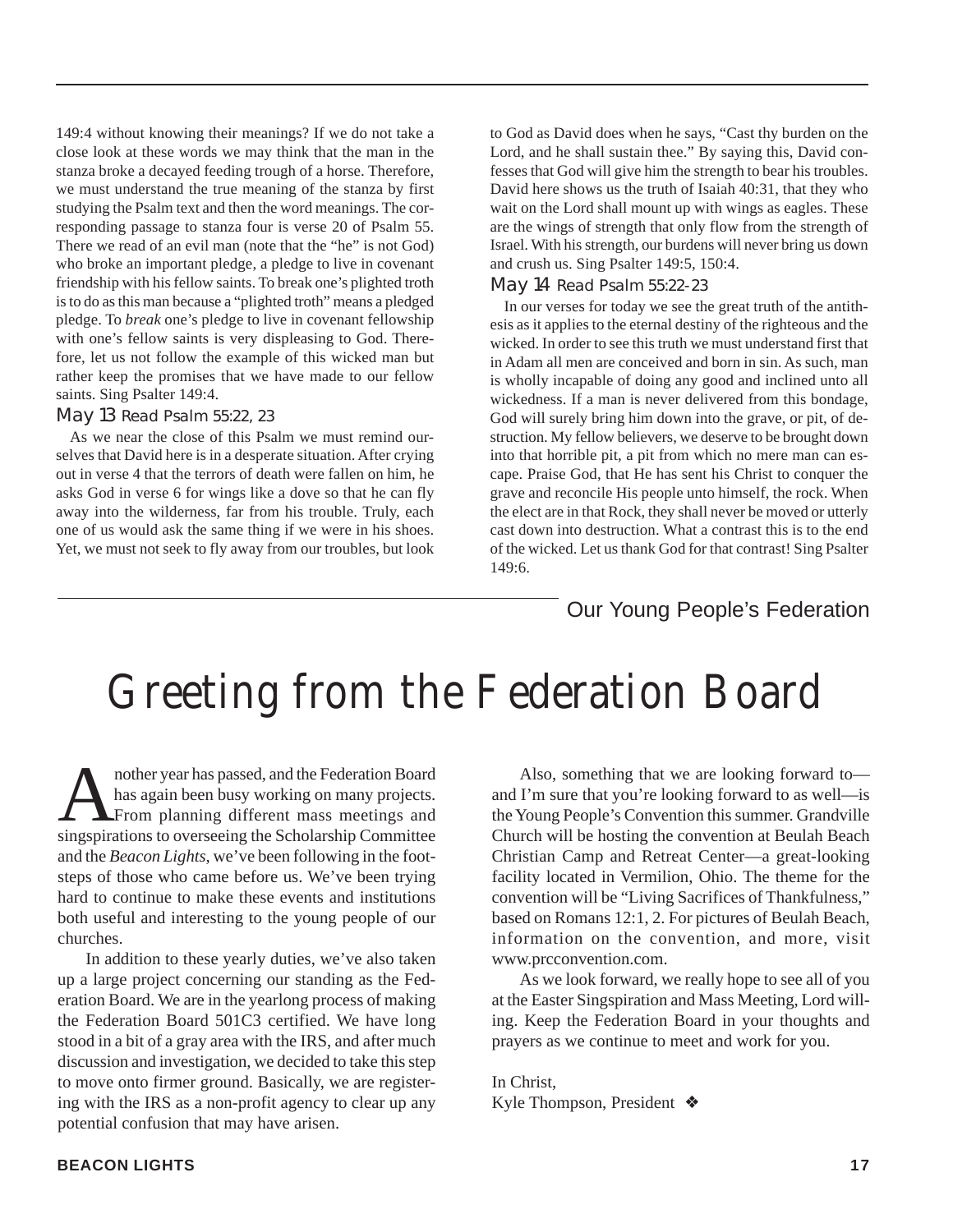## My Friends: A Reminder Past Due

by Stefan Griess

bout a year and a half ago, I attended a young adults summer retreat hosted by Redlands Protestant Reformed Church. During that retreat, Rev. Vander Wal spoke to us, warning us not to give in to the temptation to use our God-given talents for ourselves and our glory. Prof. Gritters also gave a speech, instructing us about how we young adults should be seeking to serve the church in specific ways. At the end of his speech, Prof Gritters asked if somebody would volunteer to email us all later in the year to remind us of how we need to be serving the church. I'm afraid that nobody has reminded us all, and if they have, I must have overlooked the reminder. In either circumstance, I am writing to give us this reminder with an added perspective of our friendships. I also want to include the young people of our denomination in this reminder because friends are very important to us as young adults *and* young people (which is a good thing). Also, it won't be long and you young people will be young adults, and this reminder is applicable to both young adults and young people. So I want to remind us of what our friendships should be like and how we young people and young adults need to be serving the church and not ourselves.

Let's look at Jonathan and David who show us what a real friendship should be like. The first thing we hear about Jonathan and David's friendship is that "the soul of Jonathan was knit with the soul of David, and Jonathan loved him as his own soul" (I Sam. 18:1). The first part of this passage can also be translated as "the *life* of Jonathan was bound up with the *life* of David." Immediately, these two young guys became friends who would stick closer than brothers, brothers born for adversity (Prov. 18:24, 17:17). These two knit-together hearts were bound by God.

While it cannot be doubted that David and Jonathan's hearts were knit by none other than God, we should also notice when and how God bound their hearts. David had just finished defeating Goliath in front of Israel and the Philistines, and now he sat in the presence of King Saul. Saul asked him, "Whose son art thou, thou young man?" and David responded with, "I am the son of thy servant Jesse the Bethlehemite." Now, notice what happened next. "…when he [David] had made an end of speaking unto Saul, that the soul of Jonathan was knit with the soul of David" (I Sam. 17:58-18:1) In the instant that came immediately after David finished speaking, Jonathan not only had taken a liking to David, but his life was immediately bound up with David's life. Amazing! Why did this happen after David spoke? What was so special about David simply identifying himself so that immediately Jonathan's soul was knit with David's after David spoke?

It wasn't necessarily what David said but the manner in which he answered Saul that caught Jonathan's attention. There was evidently something special about David. What was so special about David was his godly character that radiated from his heart to all those around. When he spoke before King Saul, General Abner, and Jonathan, his godly character was all over him. Jonathan's attention was probably also caught by the common interest that could only be shared by two young but brave warriors—battle tactics, equipment, training, etc. However, it was Jonathan and David's godly character, which immediately bound their lives and souls together, that was central to their friendship.

Let's compare our friendships with Jonathan and David's friendship. What is the basis of our friendships? We probably have friends "in the church" and we date within the PR church just like our parents told us because we're brought up with the same doctrines. But is that faith, that common godliness, the center of our friendships and dating relationship? Read I Samuel 18:1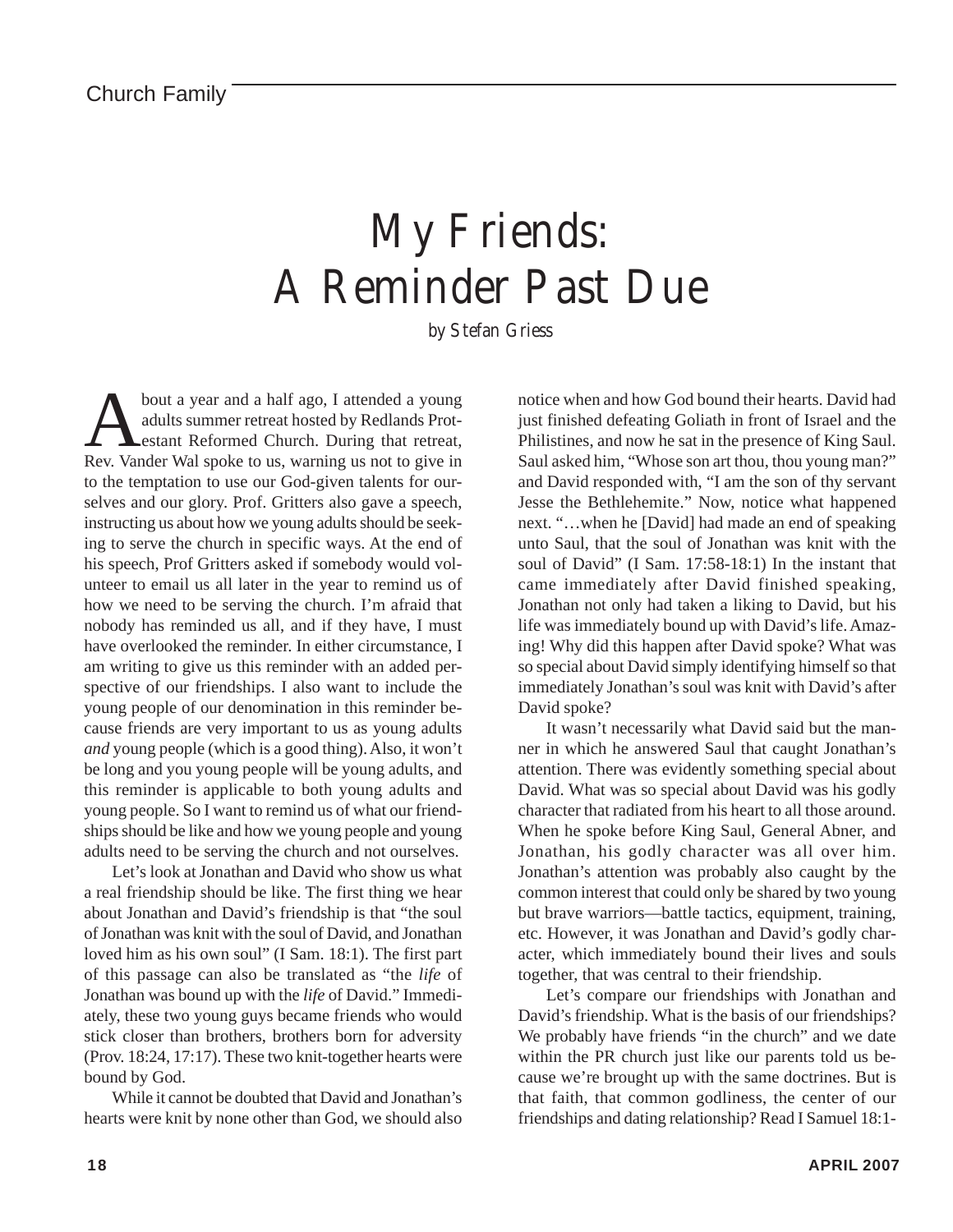4, 19:1-6, and all of chapter 20. Whether David had joyful circumstances or hard afflictions, Jonathan was always bringing David to God. I know that there are different levels of relationships—our date, our closest friend(s), other not-as-close friends that we just don't see as often. We probably don't talk much about "the deep stuff" with some of our not-as-close friends and therefore don't speak much about our common faith with them. But do our close friends' or boyfriend's/girlfriend's godly character cause a certain bond between us because we share the same faith, just like Jonathan and David's friendship?

### A very good way to gauge what really is the basis of our friendships is what we talk about.

A very good way to gauge what really is the basis of our friendships is what we talk about. I am aware that God never commands us to have a Bible study or to engage in a deep discussion about something like the theology of worship, every time we go out with our friends. In fact, I think that God *doesn't* want our faces to be always frowning in deep thought when we're with our friends. Leave that for when the time calls for it. Let's go to Bible study, meeting our Father over His Word night and day, crying with our friends who are crying, and encouraging them with the Word. Let's have fun, laugh it up, keeping it light, keeping it real (i.e., be genuine, be real). God *wants* us to enjoy being around each other, doing all these things at the right time and in the right way. He is not opposed to us busting a gut over something that is *truly* funny (Eccl. 3:1, 4). But my question to myself and to all my fellow young people and young adults is this: what are you and I talking about and laughing at when we are with our friends?

I would be dishonest with myself and you all if I thought I was nit-picking the little things. I fear for us, young people and young adults, because the "little things" have added up. We *are* consistently talking about the wrong things; our conversations are suddenly taking those quick twists and we delve into some sinful and empty subject. We *are* gossiping about other people's sinfulness and foolishness, whether that be from our own life or from watching our TV or computer screen. We're eagerly throwing it out and around to anyone who will "get a load of this" juicy bit of news. Worse yet, by all our laughing and talking about these things, we're enjoying exactly what Satan wants us to enjoy—wickedness. And to top it all, plenty of our conversation is littered with profaning the name of God, cursing and swearing, and filthy words. We're *laughing at and enjoying sin,* and we're loving it. The problem isn't that we're laughing or talking; the problem is what we're laughing at and talking *about.* I know I've been guilty of all these things time and again. My friends, we have messed up. You've messed up, *I've* messed up.

It would be easy for us to make excuses for our sins like, "Yeah, wow, my friends and I, we're just talking, and suddenly the conversation takes a turn and we're on some topic that's, well,…pretty worthless." Or, "Man, the things I watch on the TV screen and the 'innocent' magazines I read they just so deceptively twist my idea of what is truly funny and what is really important." Or, "You know, I just have been hooked on watching this TV show, and because it was just 'my kind of show,' I let all the other bad stuff get into my mind. I know I gotta stop." We kind of blame our sins on ourselves, but mostly on what "just gets thrown at us, you know!" We think we're kind of helpless, and we like it that way. But you and I can't make those types of excuses and expect to change. We need to be honest with ourselves.

The root of this problem isn't with this sinful world or the devil. No doubt they are our "mortal enemies" who attack our sinful natures day in and day out, presenting tons of opportunities for us to feed our flesh. But we can't blame others, not even our enemies. Our *root* problem lies in ourselves—our *selfishness* (look up LD 52, Q&A 127). We need to look inside our hearts and do some serious self-examination. The first thing I find when I look at my own heart is my own *selfishness.* Only the Lord knows how deep my selfishness lies! I've gone to somebody's house or whatever the place thinking that this time is "my" time and I've failed to even think of serving God and my neighbor, even the very neighbor I call "best friend." We've gone with our friends to gain whatever we can in the sight of men, and we certainly don't go with the proper mindset of seeking to serve and enjoying the joy of others. We've gone out on dates or out with our friends with the goal of me, myself, and I. We've forgotten that we must first deny "self' before we can take up our cross and follow Him (Matt. 16:24). The vain and sinful things we laugh at and talk about are just our selfishness that has crept to the surface, from our hearts to our mouths.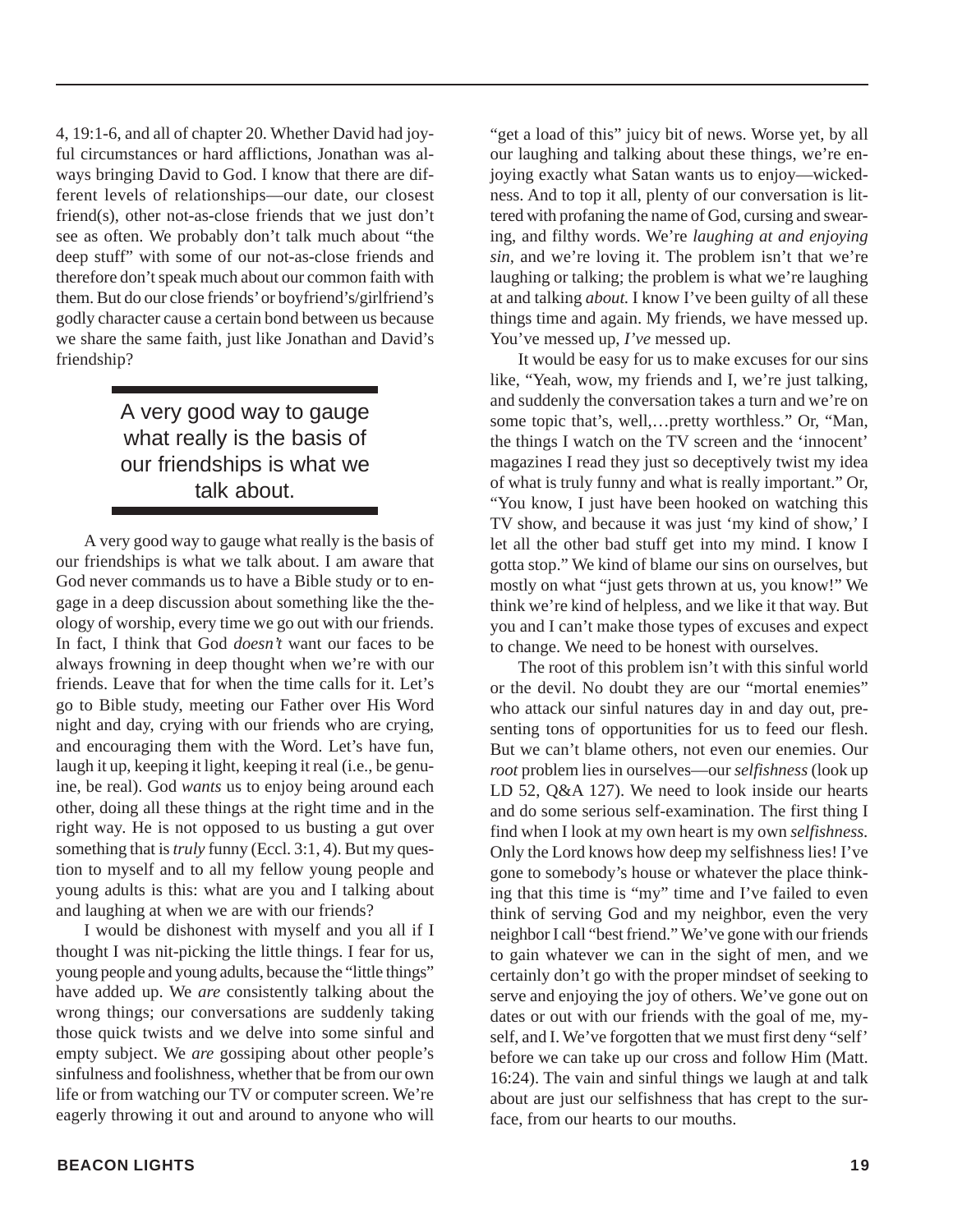The vain and sinful things we laugh at and talk about are just our selfishness that has crept to the surface, from our hearts to our mouths.

Now our selfishness is leaving a wide-open way for the world's and the devil's weapons to continuously be unleashed upon us. We're hurting ourselves, but the consequences for our selfishness don't stop there. Those consequences impact our friends so much so that to the extent in which we selfishly seek ourselves we also persecute our friends. Imagine that! By not encouraging holiness in each other while enjoying sin, we're openly persecuting our friends! (James 4:1-3). We're causing them to sin, and we're definitely not seeking their good. Further yet,…well, it's too painful to think of the kind of witness we're spreading to our neighbors around us.

However, I would also be deceiving myself and you all if I didn't tell you that we have every reason to hope even though we've been selfishly seeking ourselves, persecuting our friends, and destroying the glory and name of God. That reason is Christ's humiliation and the power He gave to us described in Philippians 2:5-7a. This passage seems to be one of the best places in the Bible to help us to begin chiseling at our selfishness. The passage reads, "Let this mind be in you, which was also in Christ Jesus: Who, being in the form of God, thought it not robbery to be equal with God: But made himself of no reputation, and took upon him the form of a servant…." Paul is pointing to Christ to show us young people and young adults the kind of mind, the kind of heart-attitude, we should have. He washed our feet by making "himself of no reputation," meaning that He "emptied Himself."2 Our King Jesus, who is fully and holy God, having every blessing and possessing every piece of creation, took it upon Himself to empty Himself of everything that was His in heaven to come to earth to *serve* us. We can't understand the depths of that grace and mercy! The Son of God came down to wash *our* feet, even us young people and young adults! He left the perfect fellowship He had in God Himself, and He forsook His throne as the Son in Heaven to take on our flesh and triumph over our sins. And He did it all by emptying Himself and washing our feet, going the whole way to the cross. And now Paul can say, "Let this mind

be in you," because Jesus Christ merited for us this powerful gift of a self-emptying mind by His own self-emptying life.

So, let's empty ourselves. Let's remember what we are on this earth for Him and His kingdom. Let's throw out our desires for the fake satisfaction of what the devil and the world throw at us and rely only on Him for all our joy, all our life, all our laughs. "Wait," you say, "did you just say rely on Him for all our laughs?" Yes, I did.

> …let's live the laugh-full life of joy and love by not seeking self or the praise of men, but by seeking to serve.

We want to laugh? I mean, really laugh? Then let's live the laugh-full life of joy and love by not seeking self or the praise of men, but by seeking to serve. By always seeking to serve, we will have plenty of joyful things to laugh about. Having the mind of Christ and washing other peoples' feet won't make everything funny, but He does give us a joy that no man can take away (1 Cor. 2:16, John 16:22). And I *know,* without any doubt, that even when you don't feel at all like smiling, singing, or laughing, when you are in the sorest of afflictions, or you are wounded and discouraged in the battle of faith, God will give you joy (see Acts 16:23-25, and 5:41). In that joy, the joy that no man can take away, you can always look up to your God in the heavens and smile knowing that your Creator is sovereign and provides you with everything you need.

So what does emptying ourselves look like for young people and young adults like us? Let's be specific. At night, let's let go of our favorite feeding-the-flesh movies and TV shows to serve whomever. We're going to get our godly creative juices flowing and use whatever talents we have to glorify God and seek to serve. If we think we have nothing to do, let's take a walk or run through creation. Chances are it's been too long since the last time we really enjoyed God's handiwork. After the Sunday morning service, let's quit gorging ourselves with Sunday dinner (while deeply discussing the latest sports news) and sleeping the whole afternoon away to "catch up" on sleep. We can use that Sunday afternoon to taste heavenly fellowship with God and His people, get some physical rest, and diligently labor to enter into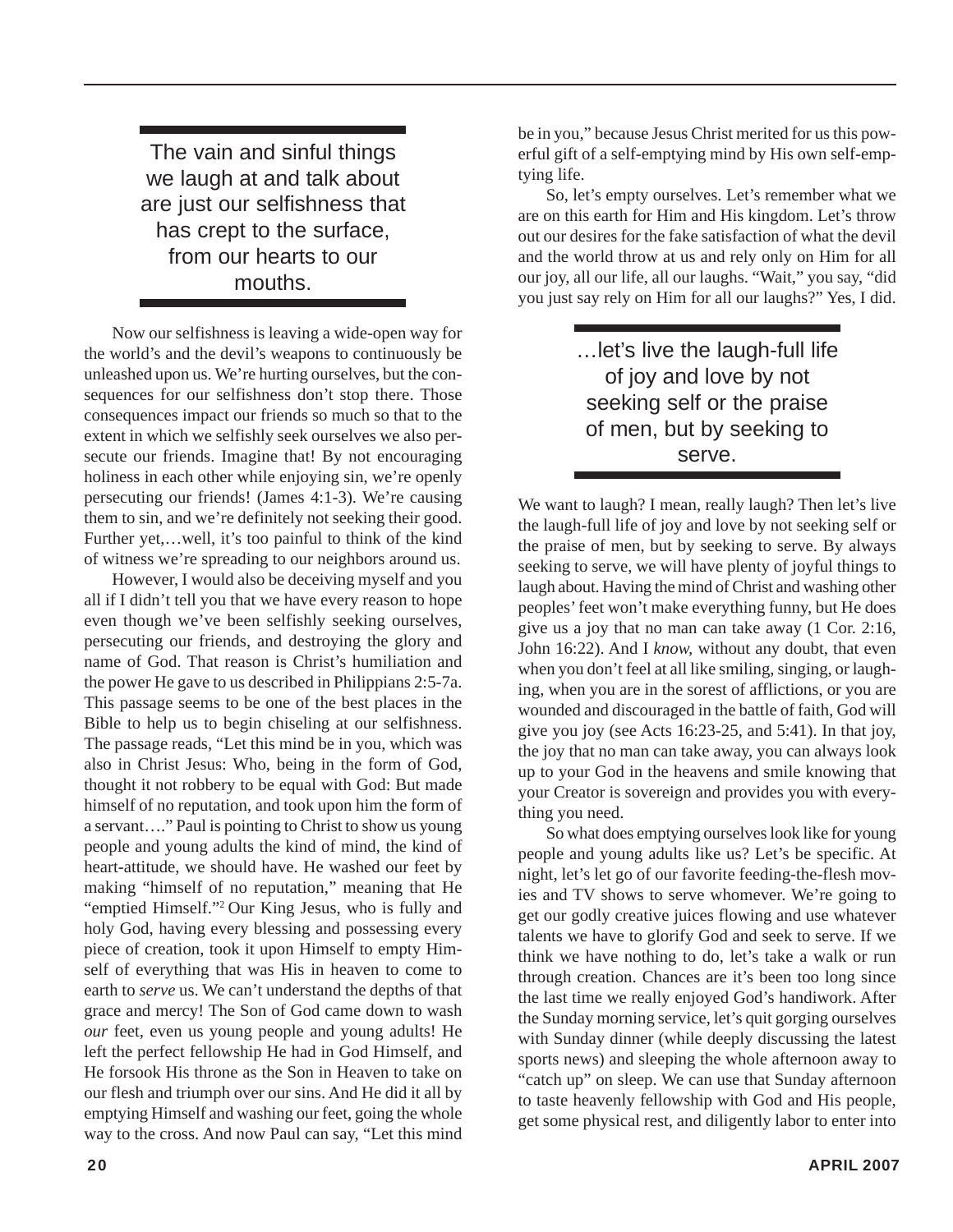His spiritual rest (Heb. 4, esp. v. 11). We can visit our grandparents or other elderly people with our friends on Sunday. Let's sing with them, talk with them, learn from them. Whether we are over 21 years old or not, let's quit drinking too much alcohol for our belly's sake and start drinking a little for our stomach's sake or to enjoy God's abundant blessings to us. And pray, Oh let's pray! We're going to pray to God that He would be pleased to shine His glory through us. We're going to rely on God's strength for selflessness and for a Christ-like, self-emptied mind. Without gaining His strength through prayer and relying on Him there is no way we can glorify God by serving Him and His church (John 15:5).

When we live with hearts full of love and empty of self, God's glory and beauty shine through us to change ourselves and those around us by our seeking to serve. By His power of seeking to serve, He will work through us to transform our and others selfish hearts into hearts that respond to His love. We won't make excuses for our sins any more, but we will seek the Holy Spirit to show us our sins so that we can repent *quickly.* We will delight

in encouraging spiritual growth in our friends as Jonathan and David did, and we will be prepared for every good work (John 14:12, 7:38). Do you see what hope we have together with Christ's self-emptying power within us? It's not easy to see how ugly our sins are, but "faithful are the wounds of a friend" (Prov. 27:6). My friends, "it is of the Lord's mercies that we are not consumed, because his compassions fail not." This we recall to our minds, and therefore we have hope (Lam. 3:21-22).  $\triangleleft$ 

#### **Endnotes**

<sup>1</sup> The King James Version of the Bible. Reference Edition. Thomas Nelson Publishers. Nashville: 264 Alternative translation in the reference section.

2 Prof. Engelsrna preached a sermon on Dec. 10 based on Phil. 2. In that sermon, he said that the phrase "made himself of no reputation" in Phil. 2:7a actually means in the Greek "emptied Himself."

*\_\_\_\_\_\_\_\_\_\_\_\_\_\_\_\_\_\_\_\_\_\_\_\_\_\_\_\_\_\_\_\_\_\_\_\_\_\_\_\_\_\_\_\_\_\_\_\_\_ Stephan is a member of Loveland Protestant Reformed Church in Loveland, Colorado.*

Memoir of Rev. C. Hanko

### Rev. C. Hanko Chapter 22 Prof. Schilder Comes to America

edited by Karen Van Baren

*Editor's Notes—Prof. Schilder of the Netherlands was unjustly cast out from his churches over various doctrinal differences, just as Rev. Hoeksema had been from his. The two men formed a bond because of this common ground. When Dr. Schilder came to this country, as Rev. Hanko tells us, the rest of the denomination also received him as a friend and a brother, even though he differed with our churches on the covenant. This friendship later soured, but too late to save the churches a great deal of grief.*

I n 1939, Prof. Klaas Schilder of the Netherlands was invited by William B. Eerdmans of the well-known Eerdman's Publishing Company, and another prominent member of the CRC to come to the USA. A rather extensive schedule had been arranged for a preaching and speaking tour through our country.

Now for some time discussions had been carried on in the Netherlands by means of pamphlets and brochures on such subjects of self examination, the two natures of Christ, the covenant and common grace. As to the last two subjects, those of common grace and the covenant, Prof. V. Hepp of the Free University of Amsterdam, who represented the segment of the followers of Dr. Abraham Kuyper, and Prof. Schilder of the Kampen Theological School, who represented the segment that followed the Afscheiding of 1834, were engaged in a discussion.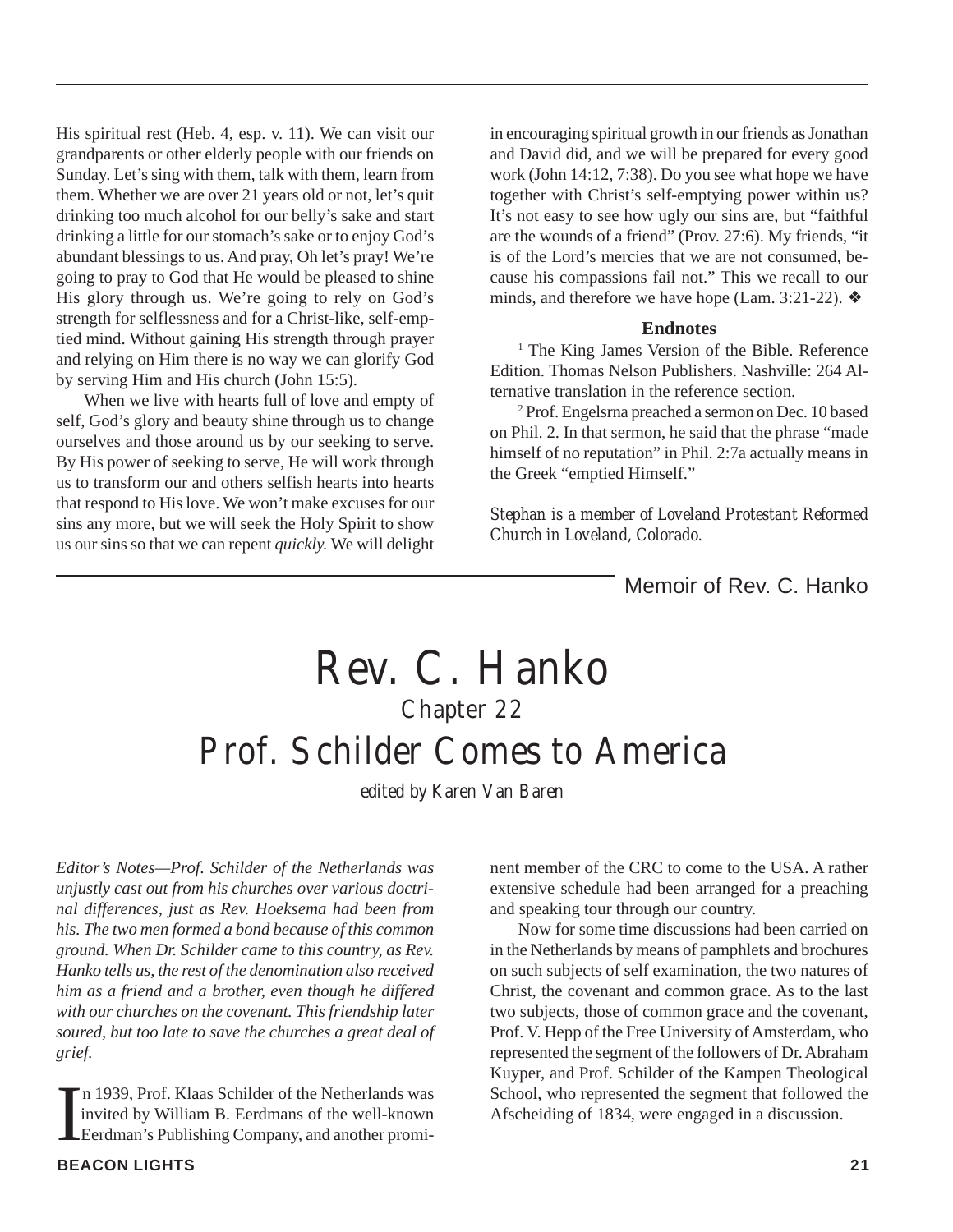When some of the professors of Calvin Seminary became aware of Dr. Schilder's coming, they were afraid that sleeping dogs would be aroused, especially in regard to the subject of common grace. They published a notice in the church papers, *The Banner* and *De Wachter*, warning the churches not to allow Prof. Schilder on their pulpits.

The result was that when the professor arrived in America, he discovered that most of his scheduled appointments had been canceled. Somewhat in disgust, somewhat in frustration, he called upon Rev. Hoeksema to have a talk with him, since Hoeksema did not agree either with Dr. A. Kuyper's common grace. The result was that a conference of our ministers who were in the area, was held in Rev. Hoeksema's living room. A very pleasant evening was spent especially in exchanging experiences in the conflict our churches had experienced here in America and the struggle that was going on in the Netherlands. Soon a number of speaking engagements were arranged by our various churches.

Thus it came about, quite unexpectedly, that Prof. Schilder came into contact with all of our ministers and congregations. He was a congenial person, pleasant to have in our homes; we all enjoyed his visit. Also the members of our congregations were impressed by his speeches. True, he had a speech impediment, which, along with the fact that he spoke in Dutch, made it a bit difficult to follow him, but it was refreshing to hear him. He was well received.

I was still in Manhattan at the time of his visit. He did come and speak for us there. In one of our conversations he said, "I despise your covenant view." I said to him, "That's mutual." I figured our churches would never get along with him for any length of time. Yet it appeared that the ministers of classis west were especially impressed by his friendliness and his intelligence. One of them made the remark that it grieved him to see that a greater light than Rev. Hoeksema had risen among us even while the latter was still living.

Rev. Hoeksema was no less attracted to the professor. It should be understood that in a sense Rev. Hoeksema was a loner. True, this was partly due to his character, his determination to be well prepared for any important event, and his peculiar position in defense of the truth. He was virtually a lone warrior, and he was very much aware of it. At times he would complain, "I'm all alone. I have no intimate friend, none whatever." His closest colleague was Rev. Ophoff. He loved him dearly, admired him for his faithful and determined stand for

the truth, and would defend him when anyone tried to say anything against him. Yet Rev. Ophoff was younger than he and did not think himself equal to his colleague. All the other ministers were younger, with the possible exception of Rev. Vos, but he also was his former student.

Prof. Schilder was attracted to our pastor, who in turn was drawn to a man who was well versed in doctrine and had much in common with him, even when it came to the conflict in which Prof. Schilder was engaged in the Netherlands. There were some fundamental differences between them in regard to God's covenant, but these fell into the background while other vital interests were discussed.

These differences on the covenant were hardly referred to in Prof. Schilder's first visit. He regarded the covenant as a framework, a sphere in which God gathers His church in the line of successive generations of believers. He held that all baptized children of believing parents are included in the covenant and *receive the covenant promise: "I will be thy God."* But this is a *conditional promise.* If a baptized child dies before he comes to the years of discretion, he is saved on the basis of the promise. Covenant parents often stated in the obituary of one of their children, "Our comfort rests in God's promise." But, having come to years of discretion, the child must embrace the promise and give expression to this by making public confession of his faith. If, after due admonition, he refuses to do so, he is regarded as a covenant breaker. The promise still stands, but, if he dies without embracing the promise, he is lost forever.

Prof. Schilder spoke to a large audience in the First Church Grand Rapids, which had a seating capacity of over 1200 persons. The auditorium was packed, all available space was taken, people sat on the platform and some listened by means of loud speakers in the basement.

Prof. Schilder felt that there was a possibility that the breach between us and the Christian Reformed Churches could be healed, if only there could be an open discussion. So a conference was arranged in the Pantlind Hotel of Grand Rapids to which all the ministers of our denomination and all the ministers of the CRC that were in the area were invited. Our ministers came out in goodly number, but there were only a few CRC ministers. The meeting was opened and the question arose as to how to proceed. Rev. Hoeksema suggested that he had prepared a paper that he would like to read at this conference, thus setting some guidelines. A committee was appointed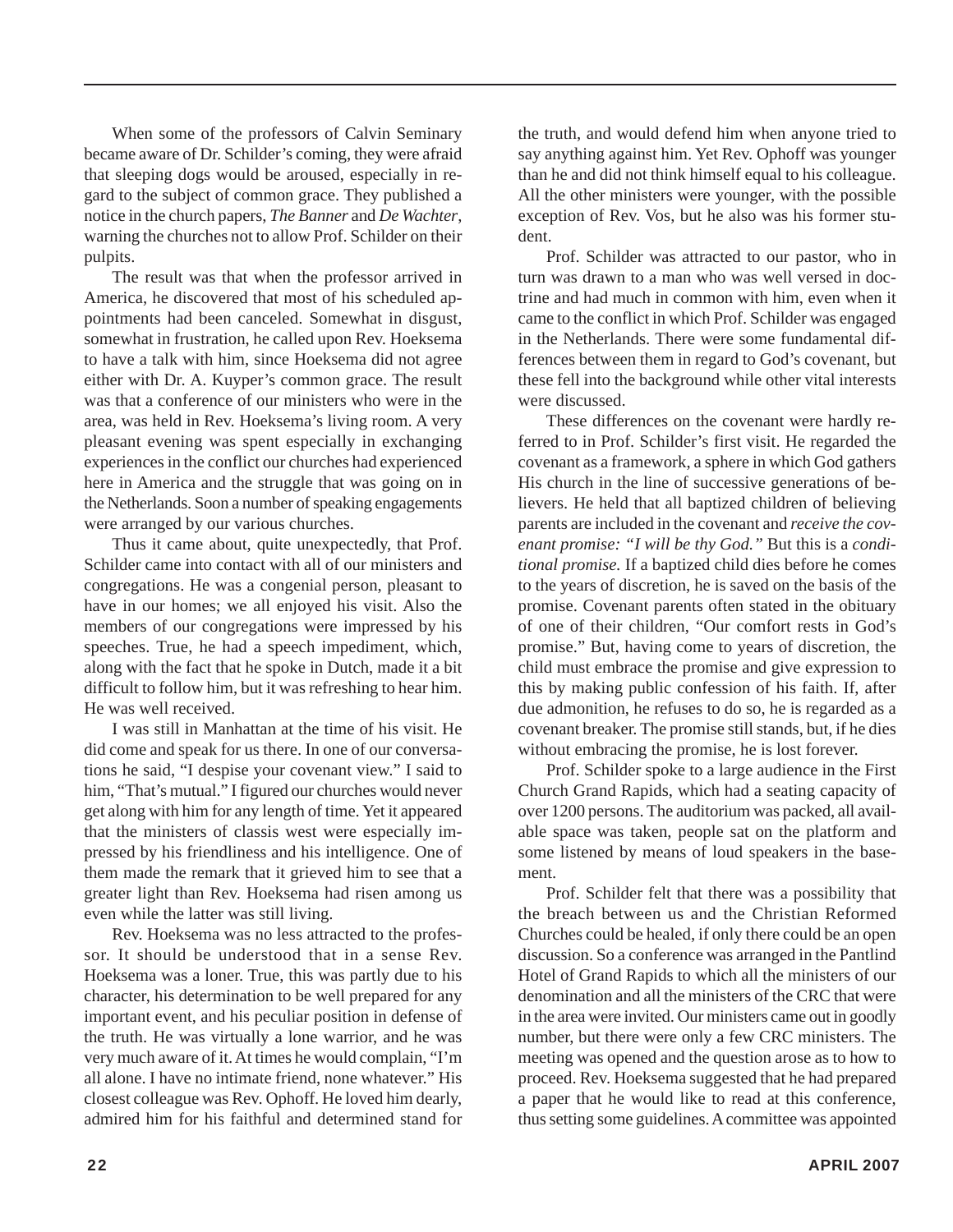to decide whether or not this paper should be read. When it was finally decided that this should be allowed, Rev. Hoeksema read his paper, addressing the question whether a reunion of the two denominations was desirable and profitable. He went on to explain that if this were to be attempted, common grace should be discussed. A silence followed. Dr. Schilder urged the ministers of the CRC to respond, but the silence hung heavy in the air. A few voices of warning were raised that they would be opening a can of worms, or something similar to that. No matter how much Prof. Schilder pleaded with the ministers of the CRC, they refused to speak for or against what was read. Finally, the suggestion was made that we should adjourn and give the ministers of the CRC opportunity to prepare an answer. This second meeting never happened.

In 1939, World War II broke out and all communication with the Netherlands was broken off, especially after the German invasion of the Lowlands. Nothing was heard of Prof. Schilder, nor about him, except that Rev. Hoeksema received a card on which was written only the words: "Our friend is Acts 16:23." This could mean but one thing. Prof. Schilder, who had strongly opposed the Nazis, even comparing them to the Antichrist, was incarcerated by the Germans. Later we were to learn that he had been released but that he had gone underground to escape further persecution by the Nazis. It was when he was underground that the Synod of Sneek-Utrecht deposed him from office in the Gereformeerde (Reformed) Church of the Netherlands. This was the beginning of the churches that we now know as the Liberated Churches, of which Prof. Schilder was the leader.

At our synod meeting of 1947, the name of Prof. Schilder was brought up again. Some correspondence had been restored after the war and Rev. Hoeksema, eager to meet his friend again, made a motion on the floor of synod that he be invited by our churches to speak for us. An objection was raised that we did not agree with him on his view of the covenant, but Rev. Hoeksema said that he had full confidence in our men that they could certainly hold their ground, if the matter of the covenant would be brought up.

Prof. Schilder came, visited and spoke in all of our churches. He was even given permission to preach in some of our pulpits. He had gone through some bitter experiences during the invasion of the Nazis in the Netherlands, and in many ways enjoyed our way of life. On one occasion he was asked just before sitting down for a meal, "Are you hungry, Professor?" To which he responded, "No, I have never been hungry again, not after being in the concentration camp." He even talked of coming again, the Lord willing, at which time he would like to learn to drive an automobile.

A conference was held in First Church, which was attended by a number of our ministers. The subject of the covenant was brought up on this occasion, but Rev. Hoeksema was still recovering from the stroke he had experienced in June, which hindered him greatly in speaking. Prof. Schilder did not seem to think that our opposition to his covenant view would deter immigrants from his churches from joining us.

Rev. Hoeksema and Prof. Schilder addressed each other as Herman and Klaas. When the latter was ready to return to his homeland, Rev. Hoeksema and his wife accompanied him to New York.

But all this changed soon afterward. When Prof. Schilder was back in the Netherlands, he wrote an article in *De Reformatie*, in which he expressed his agreement with Prof. Heyns in regard to the covenant, a view which Rev. Hoeksema in previous years had strongly condemned as Arminianism applied to the covenant. You can find Hoeksema's disagreement with Heyns discussed in the book *The Believers and Their Seed*.

Some of our ministers felt very strongly drawn to Prof. Schilder and his conditional promise in the covenant. There were various reasons for that.

There was a growing resentment against Rev. Hoeksema and his leadership. Some, while realizing that his advice on many matters was needed, took offense that he usually took the leadership in discussions, and that his opinions were rarely challenged. Some even secretly considered him a dictator.

Although Rev. Hoeksema had suffered a severe stroke in June of 1947, he had recovered sufficiently that he could carry on his work in the churches. He preached once a Sunday, expounding the truth of the Heidelberg Catechism. He also continued to write in the *Standard Bearer* and performed many of his former duties. God had remarkably restored him.

There was unrest and dissatisfaction among many of our ministers. They were unhappy about the lack of growth in the congregations, eager to have their flocks increase in numbers. They took offense from much that Rev. Hoeksema wrote, particularly when he spoke of being distinctively Reformed. That term no longer appealed to them. They resented his leadership, desiring to assert themselves in many ways.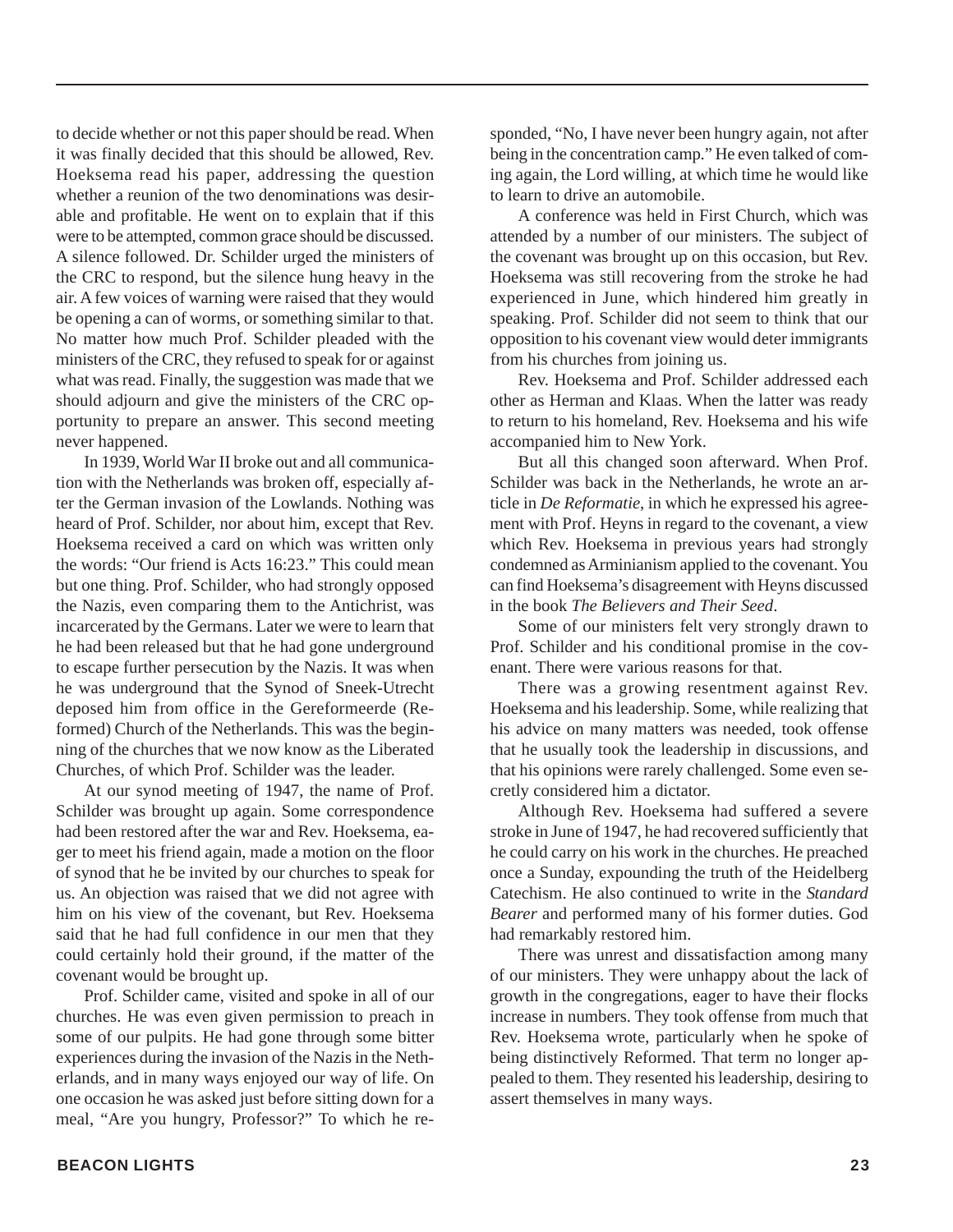There was also a spirit of complacency among the members of the churches, an attitude of having attained, with nothing more for which to strive. Among others there was discontent. The preaching was too doctrinal, the sermons too long, the society meetings too dry. They wanted more life, more entertainment, more relaxing companionship.

As a result, many ministers were avoiding doctrine in their preaching. They chose texts and prepared sermons that were more practical, more appealing, yet at the same time lacking in distinctiveness. One could not say that the sermons contained heresy, but neither were they positively Reformed in content. As a result, every effort toward starting our own Christian schools was stifled.

There was also a desire among some to assert one's self, to be independent. The synod had adopted catechism books to be used in our churches, but one minister made his own catechism books. In Michigan we had our weekly church paper called "The Church News" which was sent throughout the churches. The mid-west started their *Concordia*. In Michigan we had our "Reformed Witness Hour" with stations added throughout the country; they began their "Sovereign Grace Hour."

In First Church, those who were supporters of Rev. De Wolf tried to isolate a part of the congregation that they thought was theirs. And there was a time too, when they talked about withdrawing peaceably. They had a proposal to start a new congregation, but we were afraid that if we let them withdraw, we'd have a congregation that wasn't Reformed and nothing could be done about it.

In 1948, two of our ministers paid a visit to the Netherlands and met there with the contact committee of the Liberated. They informed this committee that the immigrants were welcome in our churches, because we had no official stand on the doctrine of the covenant. Thus, their view of the covenant would be accepted in our churches. It is true that we had never officially adopted the covenant view developed by Rev. Hoeksema, but it is also true that this view is based on the fundamental truth of the sovereignty of our God. This means that there is no room in our doctrinal stand for a conditional promise in the covenant.

But as a result of the statement of those two ministers, a professor in the Netherlands wrote to the immigrants in Chatham and Hamilton, Canada, that they should join our churches because they would be allowed to maintain their covenant view.

I labored among them during one summer. These folk were very willing to receive visitors who could speak Dutch, because they felt like strangers in a new country. They also freely talked about their Liberated views, which weighed heavily with them because of their recent struggle in their home land. I was welcome in all their homes, was served many cups of tea, and had no difficulty in stirring up a discussion on our differences in regard to the covenant.

 It rather surprised me, and yet I accepted it as being sincerely meant, that when a certain man went out with me to meet new immigrants he would say: "You know, we are now Protestant Reformed. In our covenant view we completely lost sight of predestination. The PR ministers have opened our eyes to that fact, so that now we also embrace God's sovereign predestination." On another occasion another man was speaking about the true church. They had so strongly maintained that the Liberated Churches were the only true church. But now he said that the PR Churches were the true church in America. I asked him what he would do, if he were to return to the Netherlands, in regard to the true church. He informed me that then he would be compelled to organize a PR church in his homeland.

I made one interesting visit to a new arrival, a woman, who said as soon as I introduced myself, "You speak a good Dutch, but you were not born in the Netherlands." She invited me in, but immediately demanded an answer to three questions. "Did the CRC refuse their pulpits to Dr. Schilder?" "Did the PRCs open their pulpits to him?" "Do the PRCs disagree with him on the covenant?" When I answered each question in the affirmative, she said, "You are an honest man. I'll serve you a cup of tea." It appears as if she had spoken to some people who had not been honest with her.

In the meantime, the mission committee was confronted with the fact that many of these immigrants from the Liberated Churches were seeking admission into our churches. It was also evident that they stood firmly on their idea of the covenant and the conditional promise to all baptized children. Therefore the mission committee presented a request to the Synod of 1950 to make a declaration that would define in no uncertain terms our convictions in regard to common grace, the general and wellmeant offer of salvation and God's covenant. As was later clearly expressed in the document, this was intended to assist in mission labors.

This Declaration of Principles was drawn up and accepted, with but one dissenting vote, by the Synod of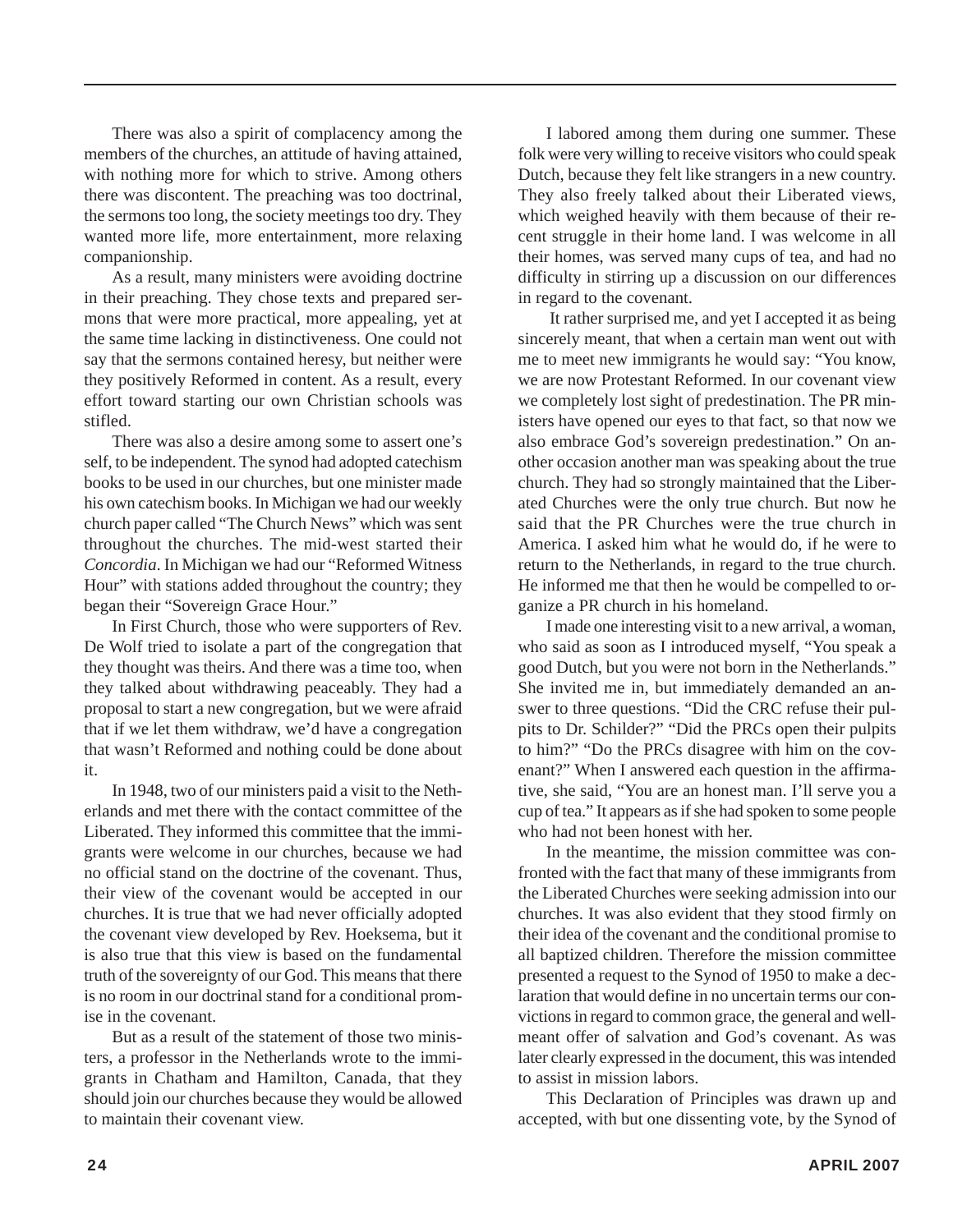1950 to be presented to the churches for approbation. Our missionary declared that he could work with it, although he later opposed it. This one person who voted against it felt very strongly about it, even to the extent that immediately after the session he said to some of his colleagues, "Now you have put a noose around your necks, and they are going to hang you."

Some of our other ministers opposed it as a fourth form in addition to our other three creeds, complaining that they were being restricted in their preaching. They began to preach the error of conditions unto salvation.

At the 1952 Synod, this Declaration of Principles was ratified by the churches by a very narrow margin. At this time, we had twenty five churches and twenty eight ministers.

I was present when Rev. Herman Veldman was chosen to be minister of the Hamilton congregation from a duo that also included Rev. John Heys. Judging by the conversations I overheard, I thought Rev. Heys would receive the call. Some seemed very vehement about not calling Rev. Veldman. Yet when the votes were counted, Rev. Veldman was chosen. He labored there a year, and by that time it became evident that they wanted to break away from us. Many troubles arose there.

It so happened that Rev. John Blankespoor and I had been appointed as church visitors that year. As we were traveling to Hamilton, John asked: "What will you report to classis if we find that Rev. Veldman is responsible for the trouble there?" I assured him that we would report exactly according to our findings. The consistory was fully prepared for our coming. They had evidently decided to be very frank and open to the church visitors. I led the meeting. Soon an elder, the man who said they had become PR, read a paper in which he strongly defended the Liberated view of the covenant over against our view. When he was finished, I asked him, "When were you lying, when you went out with me and told the people you had become PR, or now?" He boldly answered: "Then, of course." Another elder also had a paper he wanted to read. This was another long document in defense of the Liberated doctrine of the covenant. When he finished, I reminded him of what he had said about the true church. He heartily agreed, but admitted that he never meant what he said.

Finally, after it had grown late, I asked them, "Is Rev. Veldman to blame for the disagreement here?" To that they answered, "Actually, not at all. He told us in advance that he would preach most emphatically the truth of the covenant as he believed it. He gave us double barrel, but we could have expected that." Obviously, they had deceived us because they wanted to use us until they were able to organize a congregation that maintained the Liberated view. Not Rev. Veldman, but the Declaration had soured them.

There was also a strong reaction against this Declaration in the Liberated Churches in the Netherlands. Much to Rev. Hoeksema's dismay, Prof. Schilder immediately and publicly declared that his friendship with our pastor had come to an end.

Various ministers from our churches began to defend a conditional theology, stating that Scripture taught conditions unto salvation. An article appeared in the *Concordia*, which defended a so-called teaching of conditions in Scripture. Ultimately an article appeared that defended faith as a condition unto salvation. The writer had not only completely ignored the teachings of Scripture that faith is a gift of God's grace, but also ignored our Confessions, particularly Canons of Dordt III, IV, 14, which states:

"Faith is therefore to be considered as the gift of God, not on account of being offered by God to man, to be accepted or rejected at his pleasure; but because it is in reality conferred, breathed, and infused into him; or even because God bestows the power or ability to believe, and then expects that man should by the exercise of his free will, consent to the terms of salvation, and actually believe in Christ; but because he who works in man both to will and to do, and indeed all things in all, produces both the will to believe, and the act of believing also."

A serious conflict had arisen within our churches.

*Editor's Notes—The year 1953 was a trying one for the PRC and its members. The cost of schism is high. Rev. Hanko paid with his own health. The stress of dealing with a divided consistory and congregation took its toll. His son remembers that after consistory meetings, his father sat up late at night, munching on soda crackers to calm his churning stomach. Was the cost too high? Rev. Hanko answers that question with a resounding "NO." After the split, the churches could confess with Job, "But he knoweth the way that I take: when he hath tried me, I shall come forth as gold."* ❖

*Karen is a member of Protestant Reformed Church in South Holland, Illinois, and a granddaughter of Rev. C. Hanko.*

*\_\_\_\_\_\_\_\_\_\_\_\_\_\_\_\_\_\_\_\_\_\_\_\_\_\_\_\_\_\_\_\_\_\_\_\_\_\_\_\_\_\_\_\_\_\_\_\_\_\_*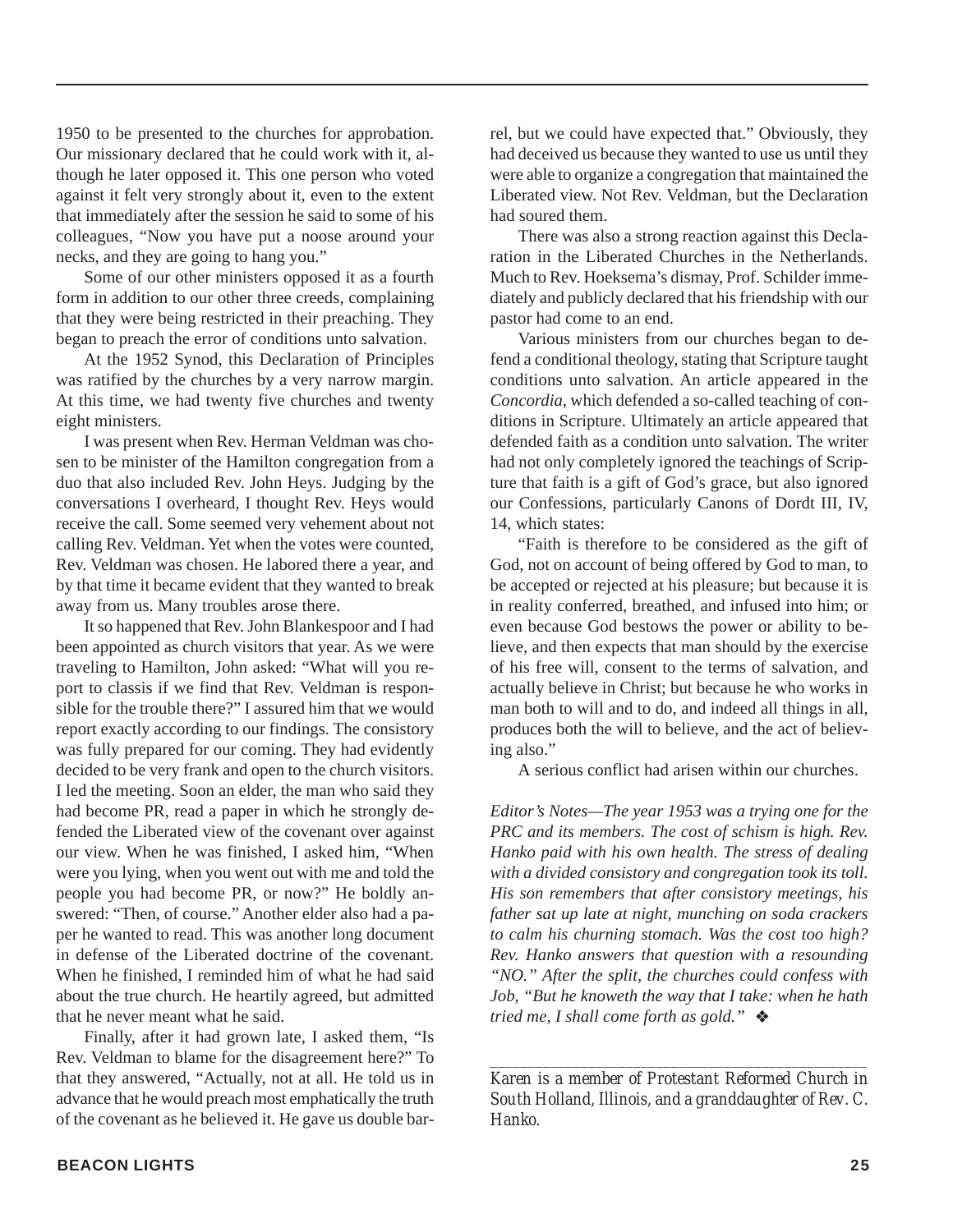## Chur Church News

#### **BAPTISMS**

"For the promise is unto you and your children, and to all that are afar off, even as many as the Lord our God shall call." Acts 2:39

#### The sacrament of Holy Baptism was administered to:

- Benjamin James, son of Mr. & Mrs. Jason Elzinga— Byron Center, MI
- Karissa Margaret, daughter of Mr. & Mrs. Michael Klaassens—Edmonton, Alberta, CAN
- Zachary James, son of Mr. & Mrs. David Korhorn—Faith, MI
- Katelyn Joy, daughter of Mr. & Mrs. Scott VanUffelen— Faith, MI
- Alex Jay, son of Mr. & Mrs. Jason VanOostenbrugge— Faith, MI
- Aiden Levi, son of Mr. & Mrs. Eric VanDyke—Faith, MI
- Jared Michael, son of Mr. & Mrs. Kevin Gritters— Hudsonville, MI
- Caleb Joseph, son of Mr. & Mrs. Sam Carson—Loveland, CO
- Brady Scott, son of Mr. & Mrs. Scott VanderGriend— Peace, IL
- Caleb Michael, son of Mr. & Mrs. Michael Vermeer— Peace, IL
- Claire Larae, daughter of Mr. & Mrs. Brian Bruinsma— Peace, IL
- Cadance Bethany, daughter of Mr. & Mrs. Justin Verberg—South Holland, IL
- Nicole Marie, daughter of Mr. & Mrs. Mark Lenting— South Holland, IL

#### CONFESSIONS OF FAITH

"Train up a child in the way he should go: and when he is old, he will not depart from it." Proverbs 22:6

#### Public confession of faith in our Lord Jesus Christ was made by:

Pamela Klaassens—Edmonton, Alberta, CAN Joshua Mulder—Edmonton, Alberta, CAN Matthew Jabaay—Redlands, CA Miranda Buiter—Southwest, MI

### **MARRIAGES**

"For this God is our God for ever and ever: he will be our guide even unto death." Psalm 48:14

#### United in the bond of Holy Matrimony were:

Mr. George Barendregt and Miss Rebecca Klaassens— Edmonton, Alberta, CAN

**The Protestant Reformed Scholarship Committee is offering scholarship awards to prospective Protestant Reformed teachers and ministers. If you are interested in receiving a packet, please contact Melinda Bleyenberg at 616-453-8898 or e-mail darylmel@altelco.net by April 2, 2007.**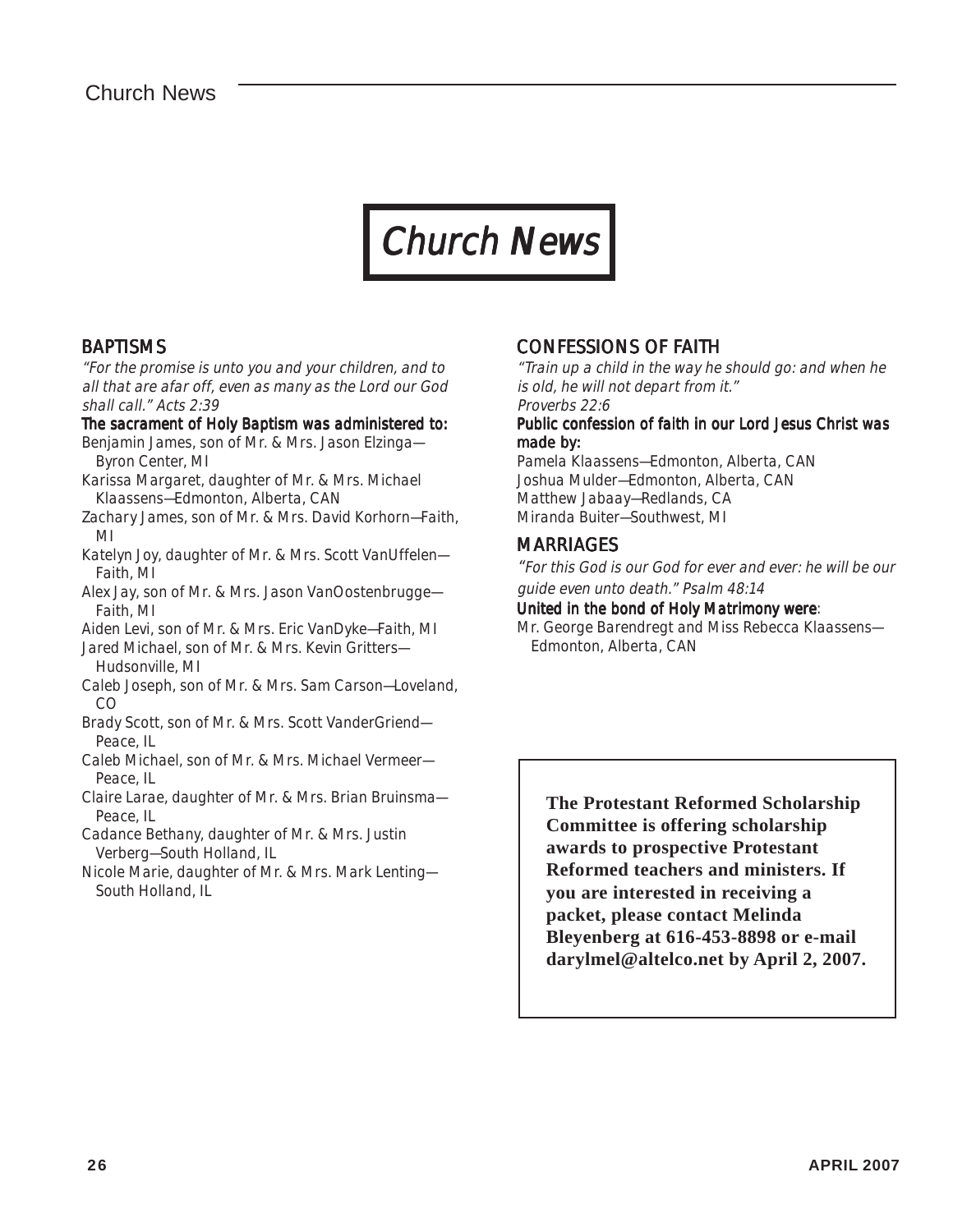### Martin Luther (7):

The truth of justification by faith alone became fixed in the heart of Martin Luther, and as he studied the books of Psalms, Romans, and Galatians, he was led to see more and more what this truth meant. This was no small doctrine. The whole understanding of Scripture is unlocked with this key. The Holy Spirit led Luther to use it and open the door.

Yet there was a problem. The Church of Rome, the only Christian church at that time, held no such key. In fact, she firmly shut that door and threw the key away. The Catholic Church offered indulgences to the people instead. Indulgences were a kind of forgiveness, or justification, one could earn by being sorry enough for sin and confessing enough, visiting enough relics, and giving enough money to the Church. What was enough? As the popes and bishops needed more money to build their luxurious palaces and churches, or to buy their way into positions of authority, the price of indulgences went up. Being sorry for sin wasn't even necessary any more, just as long as the people gave a lot of money!

One of the most bold and outspoken preachers—or sellers—of indulgences was named Tetzel. He came very near the borders of Wittenberg, telling the people they would be forgiven as soon as they contributed their money. This was his slogan: "As soon as the coin in the coffer rings, the soul from purgatory springs."

Purgatory is a place, so the Church of Rome teaches, that is like hell, but is where all people go for a time after they die, even if they are saved. This, too, is false. There is no such thing as purgatory. There is no such thing as indulgences. There is no such thing as buying forgiveness.

Luther heard about Tetzel. Some of his own flock from Wittenberg had bought some of the forgivenesses he sold. This was too close to home. That indulgences were a lie became clearer to Luther, and that he must do something about it became clearer, too.

He would post a set of theses, or in this case problems that he had with indulgences, on the door of the Castle Church in Wittenberg. This was common practice. Often professors from the university would put an item

#### **BEACON LIGHTS 27**

# Kids' Page "LITTLE LIGHTS" . . . let it shine !

by Connie Meyer

for discussion on the door there. It was a convenient place for fellow scholars to notice it. Yes, Luther would protest the sale of indulgences on the door, and maybe something would be done about this shameful practice.

#### **Find the underlined words from Galatians 3:11 in the puzzle below:**

"But that no man is justified by the law in the sight of God, it is evident: for, The just shall live by faith."

|    |  |  | R V L I T E T E L |  |  |
|----|--|--|-------------------|--|--|
|    |  |  | ONLFBHSVJ         |  |  |
|    |  |  | F A A A G T U I S |  |  |
|    |  |  | WYHILFJDF         |  |  |
|    |  |  | J U S T I F I E D |  |  |
| V. |  |  | O A H V M A N Y   |  |  |
|    |  |  | A H T E H M T B   |  |  |
|    |  |  |                   |  |  |

*\_\_\_\_\_\_\_\_\_\_\_\_\_\_\_\_\_\_\_\_\_\_\_\_\_\_\_\_\_\_\_\_\_\_\_\_\_\_\_\_\_\_\_\_\_\_\_\_ Connie is a member of Hope Protestant Reformed Church in Walker, Michigan.*